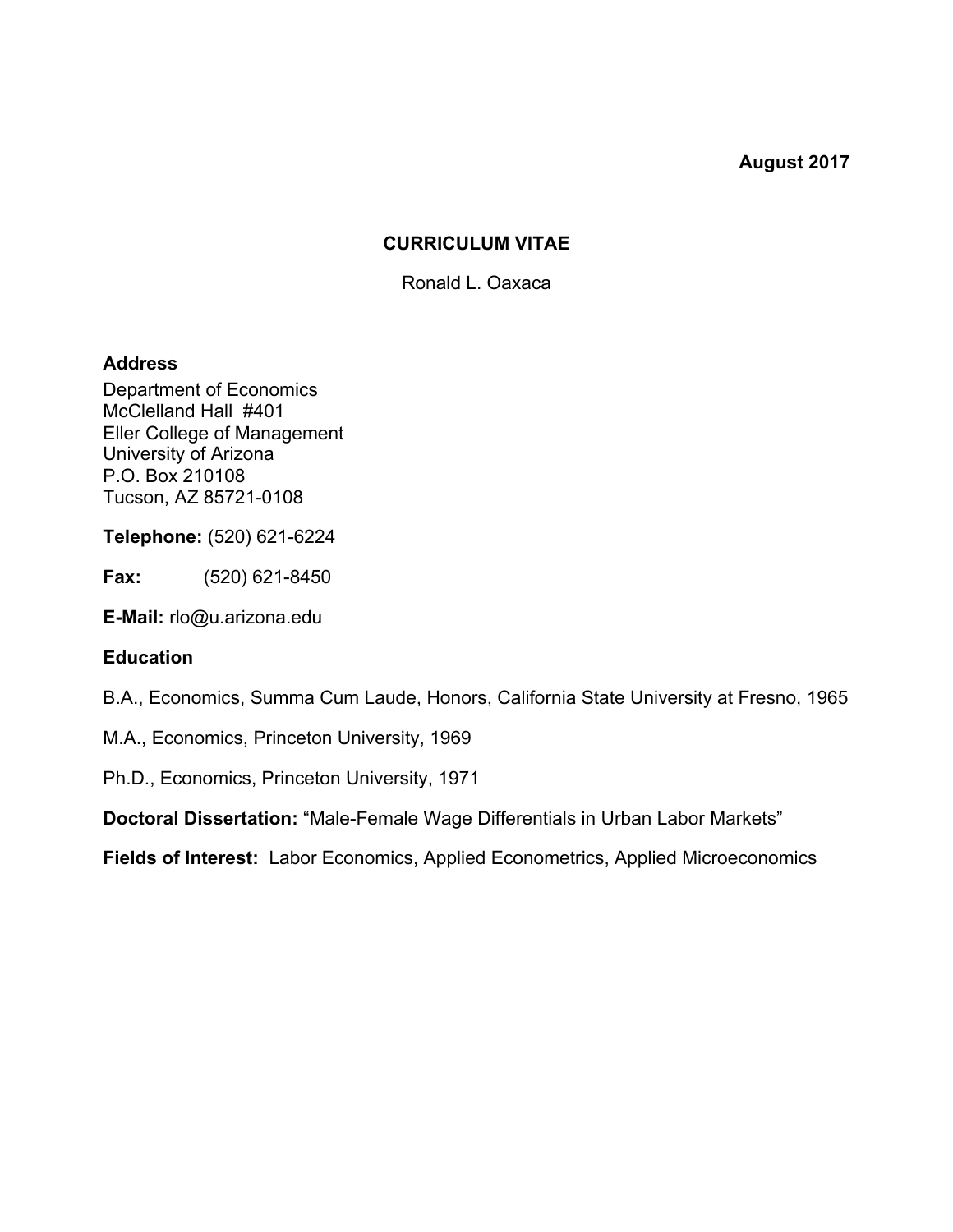### **Honors, Scholarships, and Fellowships**

National Science Foundation Honorable Mention, 1965

Woodrow Wilson Fellow, 1965

Princeton University Industrial Relations Fellowship, 1968-69

Distinguished Visiting Professor, New Mexico State University, 1991

Udall Center Fellow, University of Arizona, 1995-96

Kalt Prize, Eller College of Management, University of Arizona, 2007

Achievement Award, American Association of Hispanic Economists, 2008

American Economic Association Lifetime Membership Award, 2008

Inaugural Lecturer of the Lewis-Oaxaca Distinguished Lecturer, AEA Summer Mentoring Pipeline Conference, 2015

Dr. Eugene Garcia, Outstanding Latina/o Faculty Research in Higher Education Award, Victoria Foundation, 2015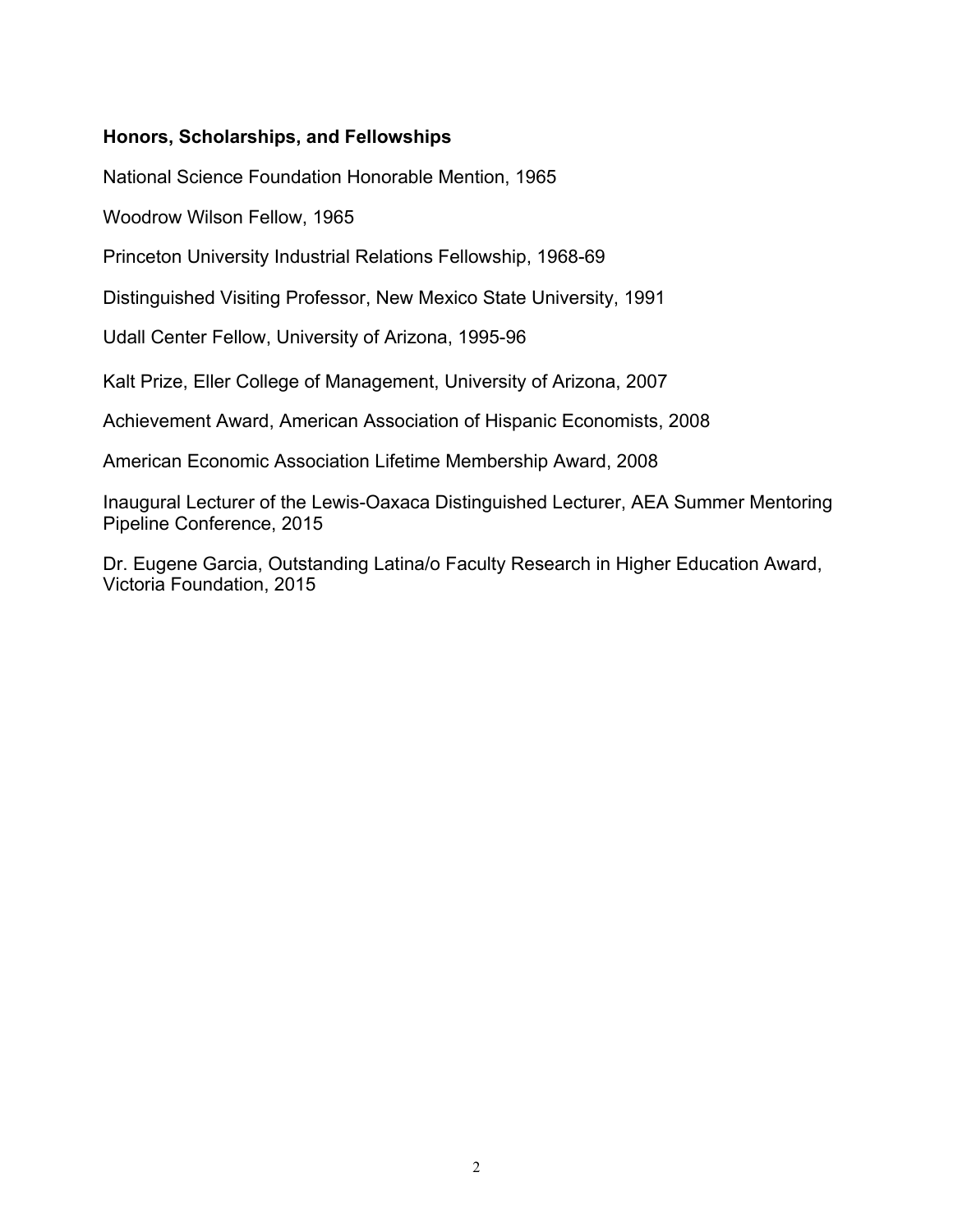# **Research Grants and Contracts**

U.S. Department of Labor, Manpower Dissertation Grant, 1969-71

University Research Council Grant, University of Western Ontario, 1972-73

University Faculty Research Grant, University of Massachusetts, 1973-74

- U.S. Department of Labor, ASPER, Contract L-74-49 (with Ronald G. Ehrenberg), 1974- 76
- U.S. Department of Labor, ETA/OPER, Contract 20-04-76-55 (with Art Denzau and Carol A. Taylor), 1976-78
- U.S. Department of Labor, ONP/UIS, Contract 99-6-807-04-23 (with Art Denzau and Carol A. Taylor), 1976-78
- U.S. Department of Labor, ONP/UIS, Contract 99-9-807-04-23 (with Carol A. Taylor), 1979-80

Minimum Wage Study Commission, Contract J-9-E-0-0112 (with James C. Cox) 1980-81

Summer Research Grant, College of Business and Public Administration, University of Arizona, 1981

Karl Eller Center Research Fellowship, College of Business and Public Administration, University of Arizona (with Eskander Alvi, James C. Cox, and Sharon B. Megdal), Summer 1985

Industry Grant, The Gasoline Industry in Arizona (with Mark Isaac and Stanley Reynolds), 1987-88

Secretary's Commission on Workforce Quality and Labor Market Efficiency, U.S. Department of Labor, Contract 99-9-4766-75-019-04 (with James C. Cox) 1989

National Science Foundation Grant, SRS – 8904859 (with Larry L. Leslie), 1989-1990

National Science Foundation Grant, SES – 8820552 (with James C. Cox), 1989-1991

National Science Foundation Grant, SBR – 9311351 (with Larry L. Leslie), 1993-1995

National Science Foundation Grant, SBR – 9628325 (with Larry L. Leslie and Gary Rhoades), 1996-1999

Industry Grant, The Gasoline Industry in Arizona (with Mark Isaac and Stanley Reynolds), 1997

NBER/Sloan Grant, Production of Engineering Degrees in American Colleges and Universities, (with Nidhi Thakur) July-August, 2002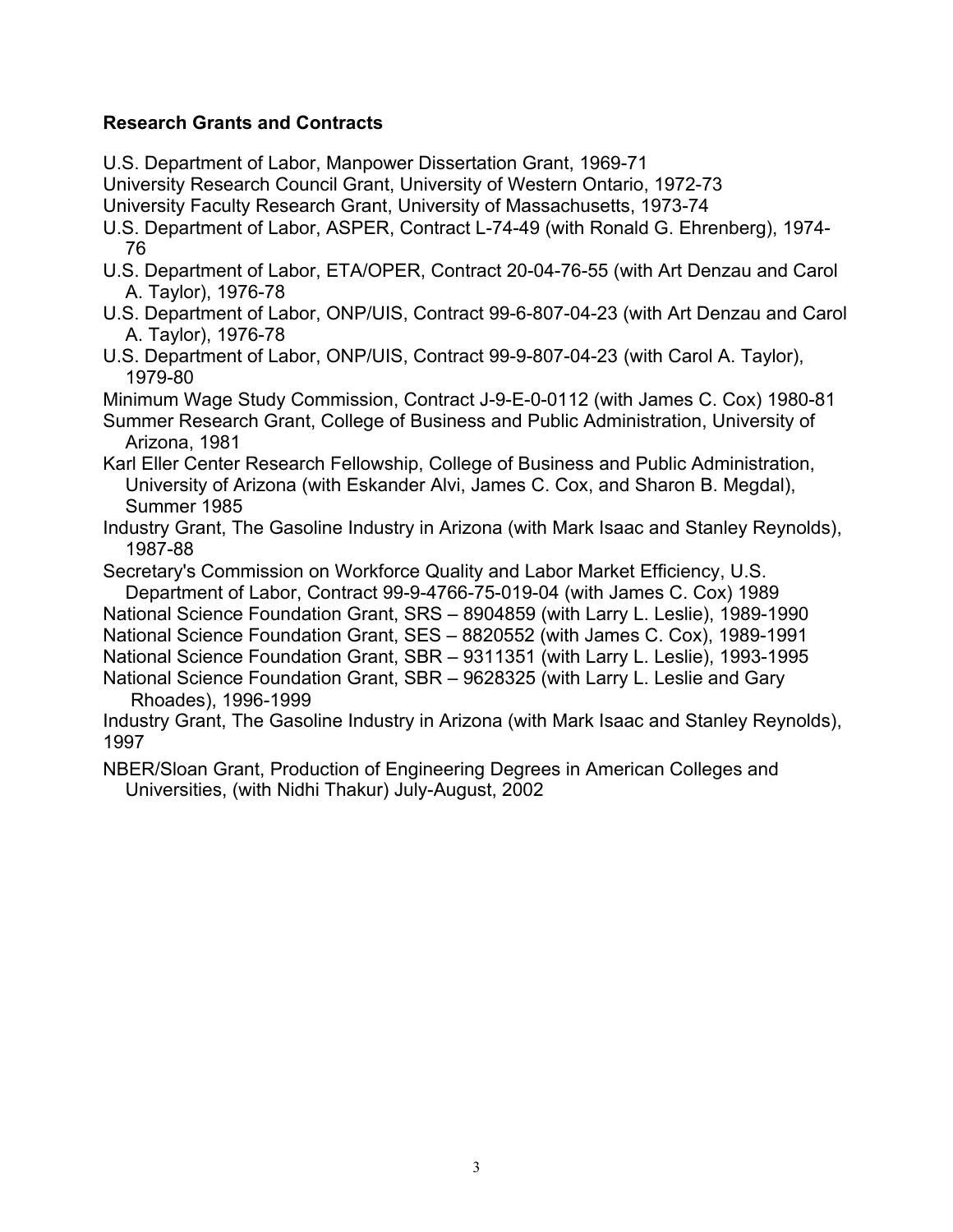# **Previous Positions**

U.S. Navy, 1965-67

Research Assistant, Industrial Relations Section, Princeton University, Summer 1968 Visiting Assistant Professor, Economics Department, University of Western Ontario, 1971-73 Visiting Lecturer, Economics Department, Smith College, Spring 1975 Assistant Professor, Economics Department, University of Massachusetts, 1973-76 Associate Professor, Department of Economics, University of Arizona, 1976-84 Visiting Fellow/Department of Economics and Visiting Research Associate/Industrial Relations Section, Princeton University, Fall 1982 Visiting Associate Professor of Economics, Graduate School of Business, Stanford University, 1983-84 Chancellor Professor, Department of Economics, University of California--Santa Cruz, April 1997 Visiting Researcher, Centre for Labour Market and Social Research, University of Aarhus, May-August 1997 Visiting Researcher, ERMES, University of Paris II, May – June, 2003, January, 2009 Honorary Professor, Deakin University, 2007-2012 University of Canterbury Visiting Erskine Fellow, 2012 Visiting Fellow, Collegio Carlo Alberto, Torino, July 2015 Professor, Department of Economics, University of Arizona, 1984 - 2015

# **Current Position**

McClelland Professor of Economics Emeritus, Department of Economics, University of Arizona

Research Fellow, IZA (Institute for the Study of Labor), Bonn, Germany, 2001–

Senior Research Fellow, LISER, Luxembourg, 2012 –

Affiliated Researcher, PRESAGE/OFCE Sciences Po, Paris, 2012 –

### **Editorships, Editorial Boards**

Editorial Board, *Industrial and Labor Relations Review*, 2011 - present Editorial Board, *Journal of Labor Research*, 2010 - present Editorial Board, *Journal of Economic Inequality*, 2001 - 2015 Co-editor, *Economic Inquiry*, 2003 - 2007 Co-editor, Papers and Proceedings, *American Economic Review*, 1989 - 2007 Editorial Board, *Journal of Urban Economics*, 1986-89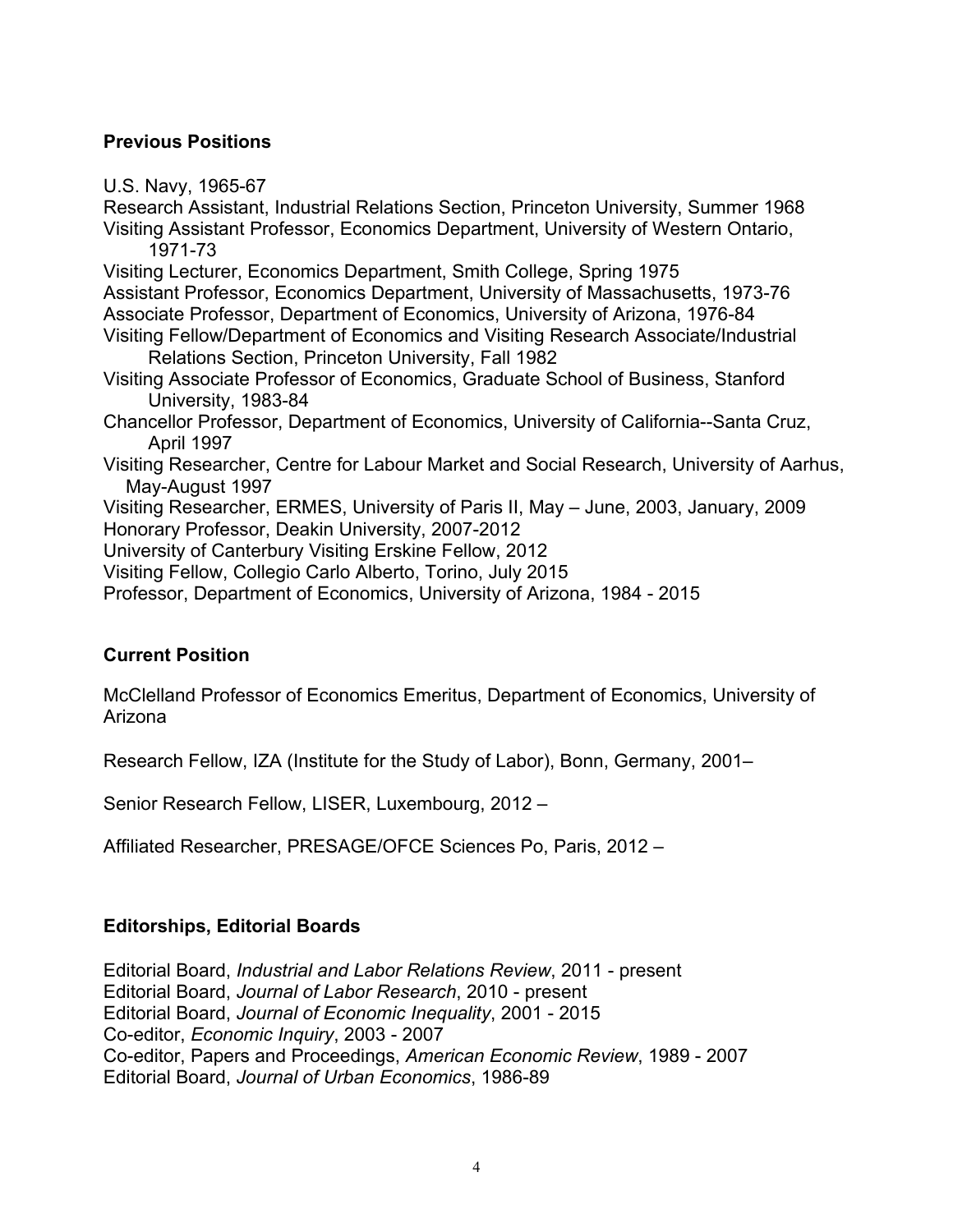# **Publications**

Journal articles, chapters in books, research monographs

- "Male-Female Wage Differentials in Urban Labor Markets," *International Economic Review*, October 1973.
- "Sex Discrimination in Wages," in Discrimination in Labor Markets, Orley Ashenfelter and Albert Rees, eds., Princeton University Press, 1973.
- "Another Look at Tests of Equality Between Sets of Coefficients in Two Linear Regressions," *American Economist*, Spring 1974.
- Estimation of Union/Nonunion Wage Differentials Within Occupational/Regional Subgroups," *Journal of Human Resources*, Fall 1975.
- "Male-Female Wage Differentials in the Telephone Industry, " in *Equal Employment Opportunity and the AT & T Case*, Phyllis A. Wallace, ed., M.I.T. Press, 1975.
- "The United States Labor Force" (with William S. Pierce), in *Labor and the National Economy*, Orley Ashenfelter and William G. Bowen, eds., W.W. Norton and Company, 1975.
- "Wage Behavior and the Cost-Inflation Problem"(with William G. Bowen), in *Labor and the National Economy*, Orley Ashenfelter and William G. Bowen, eds., W.W. Norton and Company, 1975.
- "Impacts of Unemployment Insurance on the Duration of Unemployment and the Post-Unemployment Wage" (with Ronald G. Ehrenberg), Proceedings of the Twenty-Eighth Annual Winter Meetings of the IRRA, February 1976. Also excerpted in the *Monthly Labor Review*, March 1976, and reprinted in *Readings in Modern Economics*, James F. Crawford, ed., W.B. Saunders, 1977.
- "Unemployment Insurance, Duration of Unemployment and Subsequent Wage Gain," with (Ronald G. Ehrenberg), *American Economic Review*, December 1976.
- "Some Observations on the Economics of Women's Liberation," *Challenge: The Magazine of Economic Affairs*, July/August 1976.
- "Unemployment Insurance Benefits and the Hunt for Jobs" (with Ronald G. Ehrenberg), *Arizona Review*, November 1977.
- "The Persistence of Male-Female Earnings Differentials," in *The Distribution of Economic Well-Being*, F. Thomas Juster, ed., Studies in Income and Wealth, No. 41, NBER, Ballinger Publishing Company, 1977.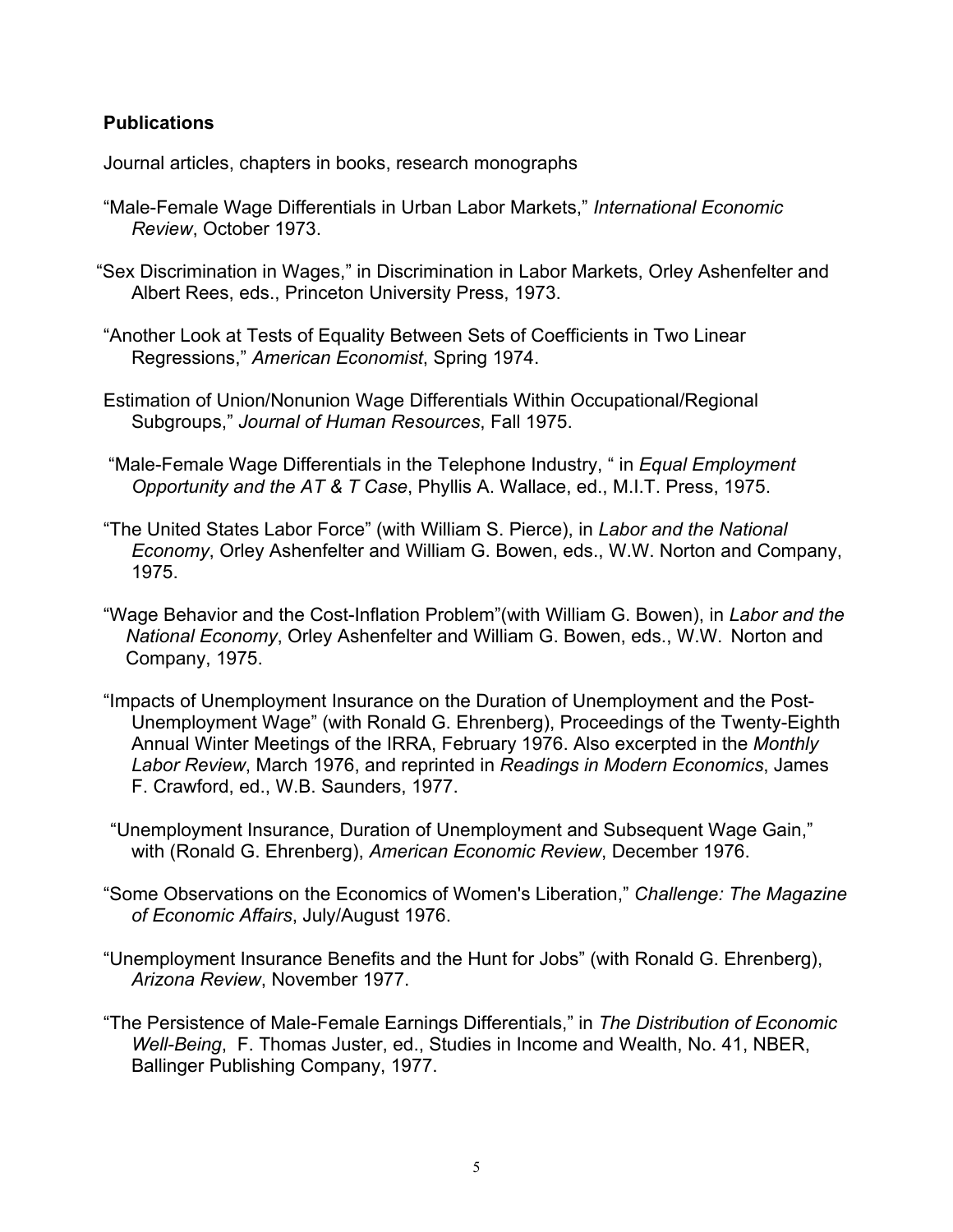"Theory and Measurement in the Economics of Discrimination," in *Equal Rights and Industrial Relations*, Leonard J. Hausman et al, eds., Madison, Wisconsin: Industrial Relations Research Association, 1977.

"Impacts of UI Benefits on Tucson's Economy, *Arizona Review*, second quarter 1979.

- "The Impact of Unemployment Insurance Benefits in Local Economies Tucson" (with Arthur T. Denzau and Carol A. Taylor), *Unemployment Insurance Occasional Paper* 79-2, Department of Labor ETA/UIS, 1979.
- "On the Use of Occupational Statistics" in *Census Bureau Conference on Issues in Federal Statistical Needs Relating to Women*, Barbara B. Reagan, ed., Current Population Reports, Series P-23, No. 83, U.S. Bureau of Census, December 1979.
- "Identification of Supplier Induced Demand in the Health Care Sector" (with Richard D. Auster), *Journal of Human Resources*, Summer 1981.
- "Effects of Minimum Wage Policy on Inflation and on Output Prices, Employment, and Real Wage Rates by Industry" (with James C. Cox), *Report of the Minimum Wage Study Commission*, Volume VI, Washington, D.C.: Government Printing Office, 1981.
- "The Determinants of Minimum Wage Levels and Coverage in State Minimum Wage Laws" (with James C. Cox), in *The Economics of Legal Minimum Wages*, Simon Rottenberg, ed., Washington, D.C.: American Enterprise Institute for Public PolicyResearch, 1981.
- "Union/Nonunion Wage Differentials" (with Orley Ashenfelter), *Contemporary Economic Issues*, Pacific Academy for Advanced Studies, Winter 1982.
- "The Political Economy of Minimum Wage Legislation" (with James C. Cox*), Economic Inquiry*, October 1982.
- "The Effects of Aggregate Unemployment Insurance Benefits in the U.S. on the Operation of a Local Economy" (with Carol A. Taylor), Unemployment Insurance Occasional Paper 83-3, U.S. Department of Labor, 1983.
- "The Local Employment Effects of the Federal-State System of Unemployment Insurance Benefits in Maricopa and Pima Counties" (with Carol A. Taylor), *Arizona Review*, third quarter 1983.
- "Opportunity Costs of the Minimum Wage" (with James C. Cox)*, Research in Labor Economics*, Ronald G. Ehrenberg, ed., JAI Press, Vol. 6, 1984.
- "Sex Earning Differentials," *The International Encyclopedia of Education: Research and Studies*, T. Husen and T.N. Postlewaite, eds. Oxford: Pergamon Press, 1985.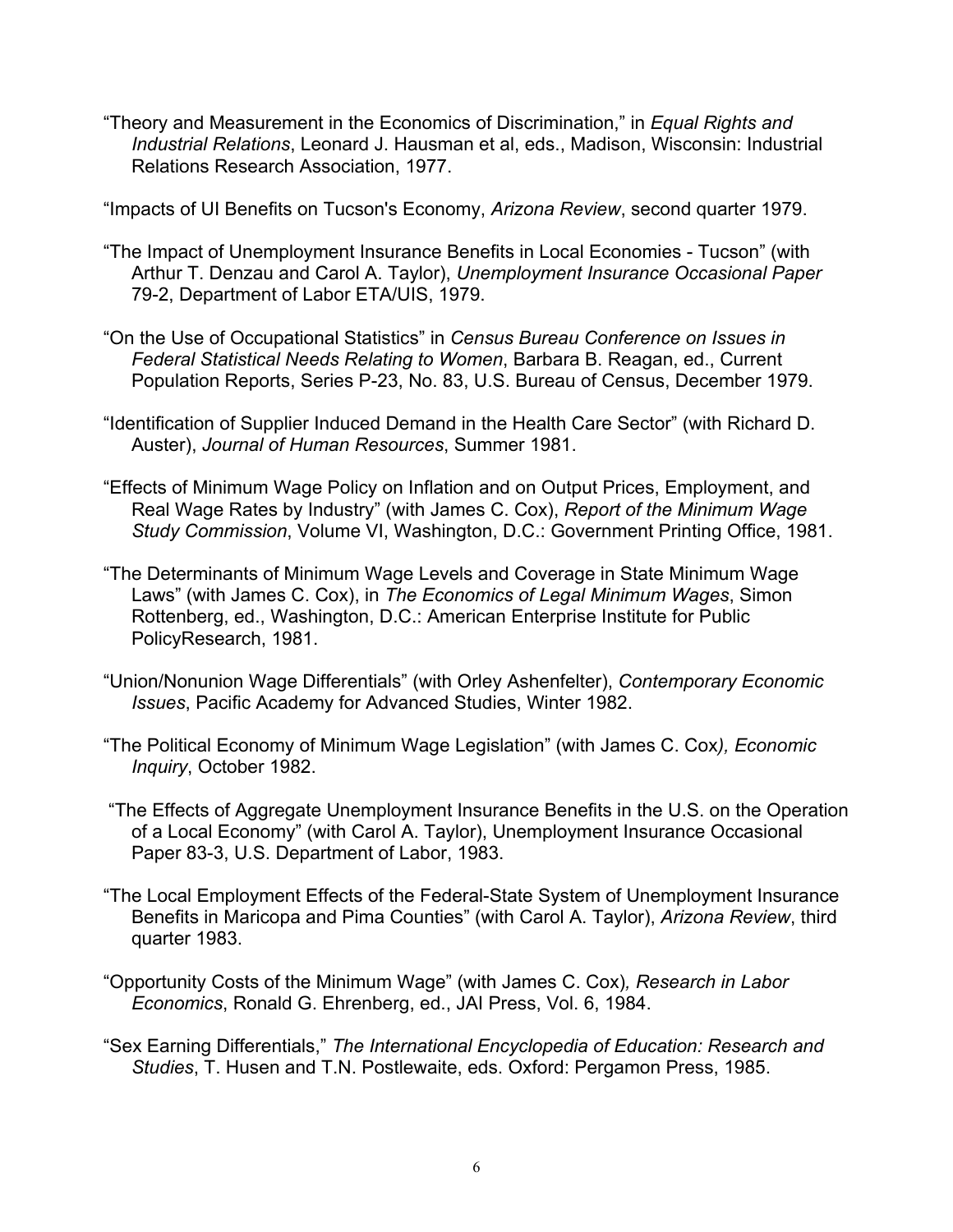- "Simulating the Impacts of Economic Programs on Urban Areas: The Case of Unemployment Insurance Benefits" (with Carol A. Taylor), *Journal of Urban Economics*, January 1986.
- "Minimum Wage Effects with Output Stabilization" (with James C. Cox), *Economic Inquiry*, July 1986.
- "The Economics of Discrimination Thirty Years Later: Economists Enter the Courtroom" (with Orley Ashenfelter), *American Economic Review*, Papers and Proceedings, May 1987.
- "Searching for the Effect of Unionism on the Wages of Union Workers and Nonunion Workers" (with Michael R. Ransom), *Journal of Labor Research*, Spring 1988.
- "Keeping Arizonans Moving: Competition and Pricing in Arizona Gasoline Markets" (with R. Mark Isaac and Stanley S. Reynolds), *Arizona Review*, Spring 1989.
- "Laboratory Experiments with a Finite Horizon Job Search Model" (with James C. Cox), *Journal of Risk and Uncertainty*, September 1989.
- "Unemployment Insurance and Job Search" (with James C. Cox), *Research in Labor Economics* , Laurie J. Bassi and David L. Crawford, eds., JAI Press, Vol. 11, 1990.
- "Labor Market Discrimination and Economic Development" (with Orley Ashenfelter), in *Unfair Advantage: Labor Market Discrimination in Developing Economies* , N. Birdsall and R. Sabot, eds., The World Bank, 1991.
- "Direct Tests of the Reservation Wage Property" (with James C. Cox), *Economic Journal*, November 1992.
- "Tests for a Reservation Wage Effect" (with James C. Cox), in *Decision Making Under Risk and Uncertainty: New Models and Empirical Findings* , John Geweke, ed., Kluwer Academic Publishers, 1992.
- "Scientist and Engineering Supply and Demand" (with Larry Leslie), in Higher Education: Handbook of Theory and Research , IX, John Smart, ed., Agathon Press, 1993. Reprinted in The International Library of Critical Writings in Economics, Mark Blaug, series editor, The Economics of Science and Innovation , Paula E. Stephan and David Audretsch, Volume editors, Edward Elgar Publishing Ltd, 1999.
- "On Discrimination and the Decomposition of Wage Differentials" (with Michael R. Ransom), *Journal of Econometrics*, March 1994.
- "Inducing Risk Neutral Preferences: Further Analysis of the Data" (with James C. Cox), *Journal of Risk and Uncertainty*, July 1995.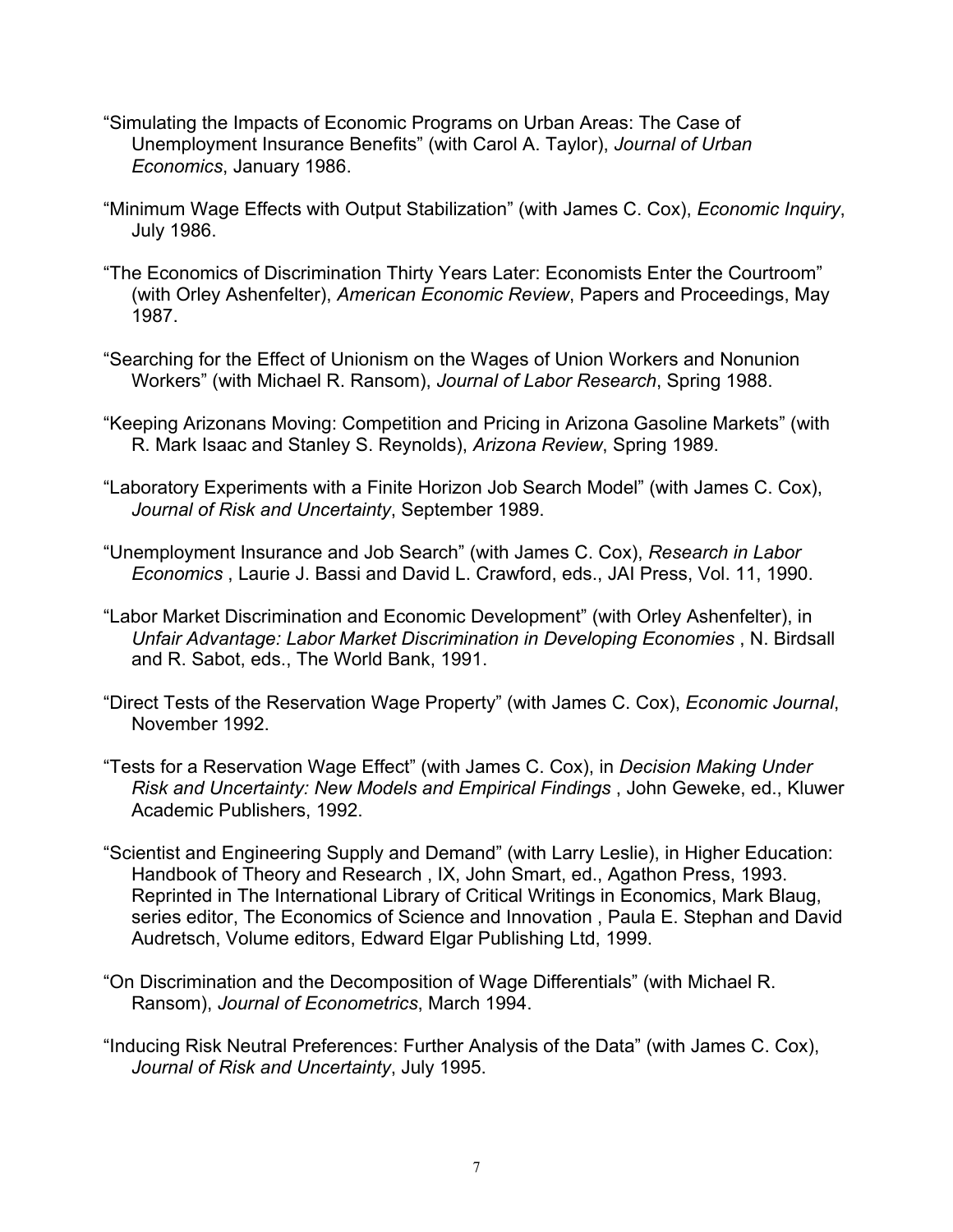- "Is Bidding Behavior Consistent with Bidding Theory for Private Value Auctions?" (with James C. Cox), *Research in Experimental Economics* , R. Mark Isaac, ed., JAI Press, Vol. 6, 1996.
- "Testing Job Search Models: The Laboratory Approach" (with James C. Cox), *Research in Labor Economics* , 15, Solomon W. Polachek, ed., JAI Press, 1996.
- "Women and Minorities in Higher Education" (with Larry Leslie), in *Higher Education: Handbook of Theory and Research*, XIII, John Smart, ed., Agathon Press, 1998.
- "Calculation of Approximate Variances for Wage Decomposition Differentials" (with Michael R. Ransom), *Journal of Economic and Social Measurement* , vol. 24, no. 1, 1998.
- "Women and Minorities in Science and Engineering: A Life Sequence Analysis" (with Larry L. Leslie and Gregory T. McClure), *Journal of Higher Education*, vol. 69, no. 3 May/June, 1998.
- "Identification in Detailed Wage Decompositions"(with Michael R. Ransom)*, Review of Economics and Statistics*, vol. 81, no. 1, February 1999.
- "Can Supply and Demand Parameters be Recovered from Data Generated by Market Institutions?" (with James C. Cox), *Journal of Business and Economic Statistics*, vol. 17, no. 3, July 1999, 285-297.
- "The Danish Gender Wage Gap and Wage Determination in the Private and Public Sectors," (with N. Datta Gupta and N. Smith) in *Gender and the Labour Market. Econometric Evidence on Obstacles in Achieving Gender Equality* , Siv Gustafsson and Danièle Meulders, eds. MacMillan, 1999.
	- "Technology Transfer and Academic Capitalism," (with Larry L. Leslie and Gary Rhoades), in AAAS Science and Technology Policy Yearbook, Teich, et.al eds. American Association for the Advancement of Science, 2001
	- "Good News and Bad News: Search from Unknown Wage Offer Distributions" (with James C. Cox), *Experimental Economics*, vol. 2, 2000, 197-225.
	- "Interindustry Wage Differentials and the Gender Wage Gap: An Identification Problem" (with William Horrace), *Industrial & Labor Relations Review*, vol. 54, no. 3, April 2001, 611-618.
	- "Economics of Discrimination", *International Encyclopedia of the Social and Behavioral Sciences*, Elsevier Science, Ltd., 2001.
	- "Regression Methods for Correcting Gender Salary Inequities Between Groups of Academic Employees" (with Michael Ransom) in R. Toutkhoushian (ed.), *Conducting*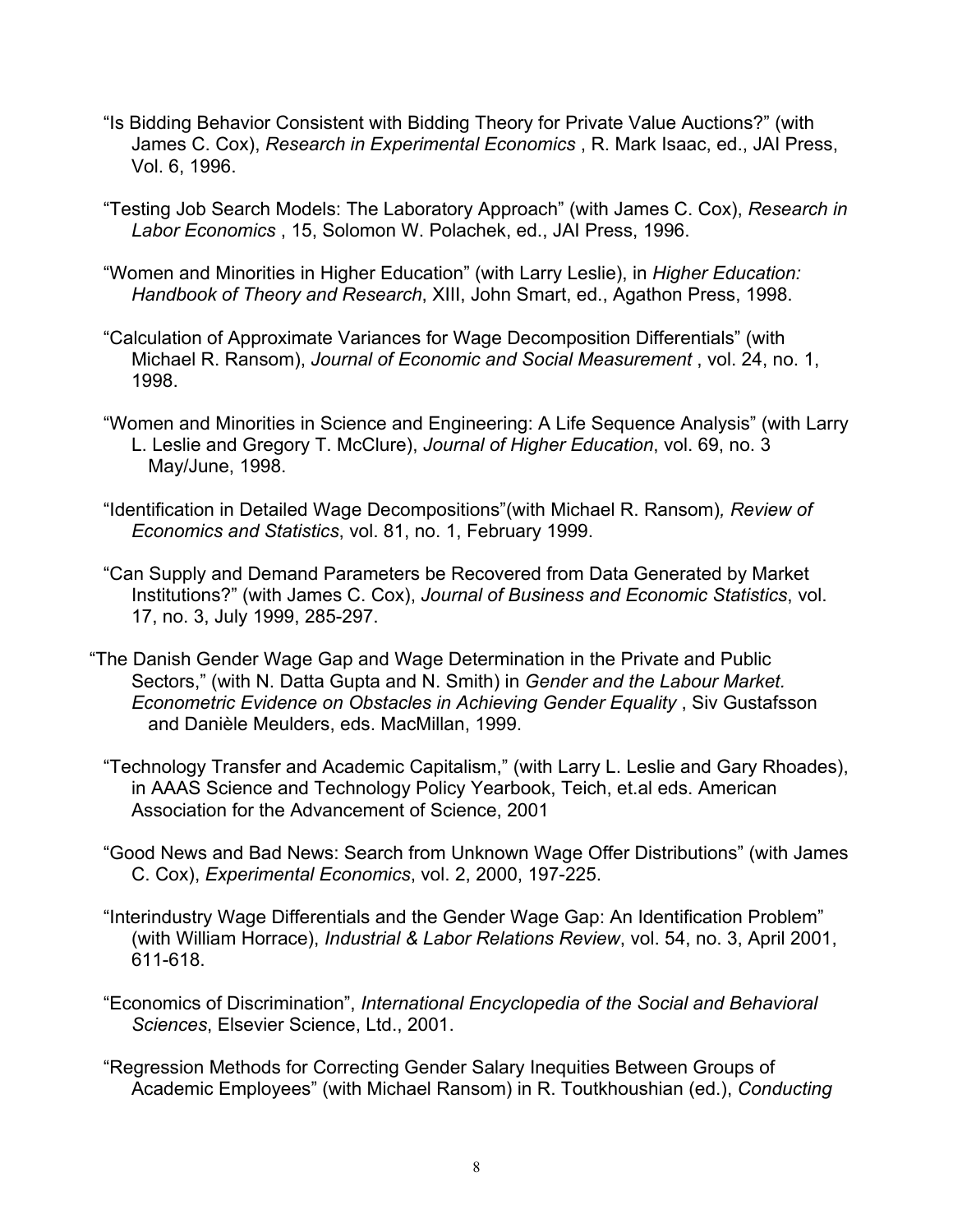*Salary Equity Studies: Alternative Approaches to Research*, *New Directions for Institutional Research,* No. 115 (San Francisco: Jossey-Bass, Fall 2002).

- "Revenue Flux and University Behavior" (with Larry Leslie and Gary Rhoades) in *Incentive-Based Budgeting Systems in Public Universities*, Douglas M. Priest, William E. Becker, Don Hossler, Edward P. St. John, Mary M. Norden, eds., Edward Elgar Publishers, 2002.
- "Fixed Effects Models with Time Invariant Variables: A Theoretical Note" (with Iris Geisler), *Economic Letters*, vol. 80, No. 3, September 2003, 373-377.
- "Gender Versus Ethnic Wage Differentials Among Professionals: Evidence from Israel," (with Shoshana Neuman), *Annales D'Économie et de Statistique*, vol. 71-72, July/December 2003, 267-292.
- "Using Econometric Models for Intrafirm Equity Salary Adjustments" (with Michael R Ransom), *Journal of Economic Inequality*, vol. 1, No. 1, December 2003, 221-249.
- "Wage Decompositions with Selectivity-Corrected Wage Equations: A Methodological Note" (with Shoshana Neuman), *Journal of Economic Inequality*, vol. 2, No. 1, April 2004, 3-10.
- "Intrafirm Mobility and Sex Differences in Pay" (with Michael R Ransom), *Industrial and Labor Relations Review*, vol. 58, No. 2, January 2005, 219-237.
- "Wage Differentials in the 1990s in Israel: Endowments, Discrimination, and Selectivity" (with Shoshana Neuman), *International Journal of Manpower* Volume: 26, Issue: 3; March 2005, pp. 217-236.
- Swimming Upstream, Floating Downstream: Comparing Women's Relative Wage Progress in the United States and Denmark (with Nabanita Datta Gupta and Nina Smith. *Industrial and Labor Relations Review*, Vol. 59, No. 2 (January 2006), pp. 243- 266.
- "Results on the Bias and Inconsistency of Ordinary Least Squares for the Linear Probability Model" (with William C. Horrace), *Economic Letters* Volume 90, Issue 3, (March 2006), pp. 321-327
- "Analyzing Trends in the U.S. and Danish Gender Wage Gaps in the 1980s and 1990s" (with Nabanita Datta Gupta and Nina Smith), *Applied Economics Letters*, Vol. 13, No. 10 (August 2006), pp. 643-647.
- "A Human Capital Model of the Effects of Ability and Family Background on Optimal Schooling Levels" (with Tracy Regan and Galen Burghardt), *Economic Inquiry,* Vol. 45, No. 4 (October 2007), pp. 721-738.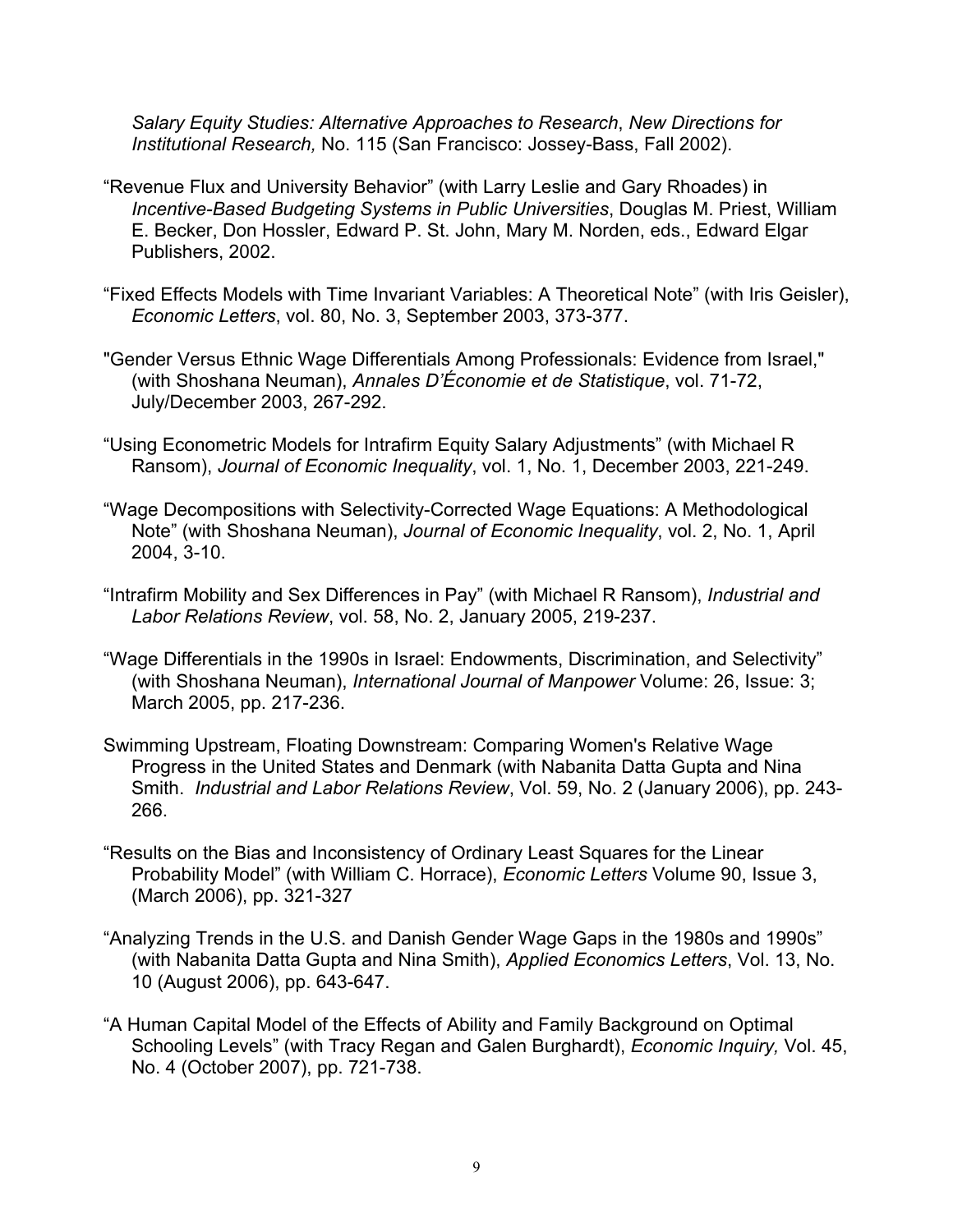- "The Challenge of Measuring Labor Market Discrimination Against Women", *Swedish Economic Policy Review,* Vol. 14, No.1 (2007), pp. 199-231.
- "Laboratory Tests of Job Search Models" (with James C. Cox) in *Handbook of Experimental Economics Results*, Vol. 1, Charles Plott and Vernon Smith, eds., North-Holland: Amsterdam (2008).
- "Experimetrics: The Use of Market Experiments to Evaluate the Performance of Econometric Estimators" (with James C. Cox) in *Handbook of Experimental Economics Results*, Vol. 1, Charles Plott and Vernon Smith, eds., North-Holland: Amsterdam (2008).
- "Work Experience as a Source of Specification Error in Earnings Models: Implications for Gender Wage Decompositions" (with Tracy Regan), *Journal of Population Economics,* Vol. 22, No.2 (2009), pp. 463-499.
- "Statistical Discrimination in Labor Markets: An Experimental Analysis" (with David Dickinson), *Southern Economic Journal*, Vol. 76, No.1 (2009), pp. 16-31.
- "New Market Power Models and Sex Differences in Pay" (with Michael R Ransom), *Journal of Labor Economics*, Vol. 28, No.2 (2010), pp. 267-289.

"Technological Change and Gender Wage Gaps in the U.S. Service Industry" (with Simona Lup Tick), *Annales D'Économie et de Statistique (Annals of Economics and Statistics)*, Vol. 99/100, July/December 2010, pp. 47-66.

"Applying Fixed Effects to Hierarchical Segregation Models" (with Dina Shatnawi and Michael Ransom), *American Economic Review Papers & Proceedings,* Vol. 101, No.3 (2011), pp. 1-8.

"Race and Gender Differences Under Federal Sentencing Guidelines" (with Todd Sorensen and Supriya Sarnikar), *American Economic Review Papers & Proceedings*, Vol. 102, No.3 (2012), pp. 256-260.

"Movin' on Up: Hierarchical Occupational Segmentation and Gender Wage Gaps" (with Dina Shatnawi and Michael Ransom), *Journal of Economic Inequality*, Vol. 12, Issue 3 (September 2014), pp. 315-338.

"Do You Receive a Lighter Prison Sentence Because You are a Woman or a White? An Economic Analysis of Federal Criminal Sentencing Guidelines" (with Supriya Sarnikar and Todd Sorensen, *BE Journal of Economic Analysis and Policy*, Vol. 14, No.1 (January 2014), pp. 1-54.

"Wages, Employment, and Statistical Discrimination: Evidence from the Laboratory" (with David Dickinson), *Economic Inquiry*, Vol. 52, Issue 3 (October 2014), pp. 1392-1407.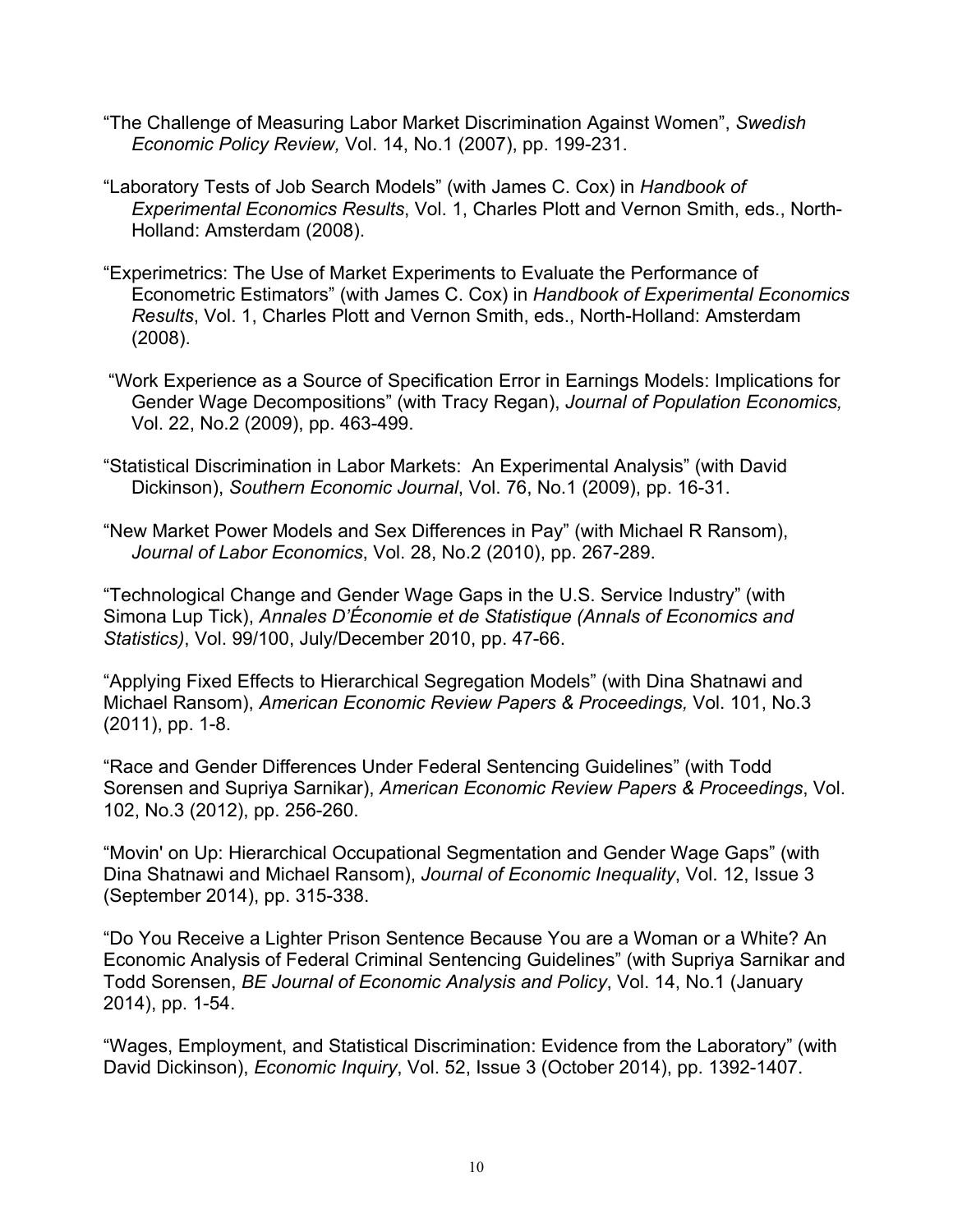"The Effect of Overtime Regulations on Employment", *IZA World of Labor*, October 2014, http://wol.iza.org/articles/effect-of-overtime-regulations-on-employment.

- "Symmetric Experimental Designs: Conditions for Equivalence of Panel Data Estimators" (with David Dickinson), *Journal of the Economic Science Association*, Vol. 2, Issue 2, May 2016, pp. 85-95.
- "Wage Decompositions using Panel Data Sample Selection Correction" (with Chung Choe), *The Korean Economic Review*, Vol. 32, Number 2, Winter 2016, pp. 201-218.

#### Book reviews

- Labor in the Public and Nonprofit Sectors (Daniel Hamermesh, ed.), *Journal of Human Resources* , Spring 1976.
- The Futility of Family Policy (Gilbert Y.Steiner), *Southern Economic Journal*, January 1982.
- Youths at Work : An International Survey (Beatrice G. Reubens, ed.), *Industrial and Labor Relations Review*, April 1985.
- Women and Equal Pay: The Effects of Legislation on Female Employment and Wages in Britain (A. Zabalza and Z. Tzannatos), *Journal of Economic Literature*, December 1987.
- Research Monographs 1-5 (Centre for Aboriginal Economic Policy Research, Australian National University), *Journal of Economic Literature*, September 1994.
- Indigenous People and Poverty in Latin America: An Empirical Analysis (George Psacharoupolous and Harry A. Patrinos, eds.), *Journal of Economic Literature* , September 1995.
- Wages and Labor Markets in the United States, 1820-1860 (Robert A. Margo), *Journal of Economic History*, December 2000.

### Comments:

"Differences in Expected Post-School Investment as a Determinant of Market Wage Differentials," Solomon W. Polachek, in *Women, Minorities, and Discrimination in Employment* , Phyllis Wallace and Annette M. LaMond, eds., Lexington Books, D.C. Heath & Company, 1977.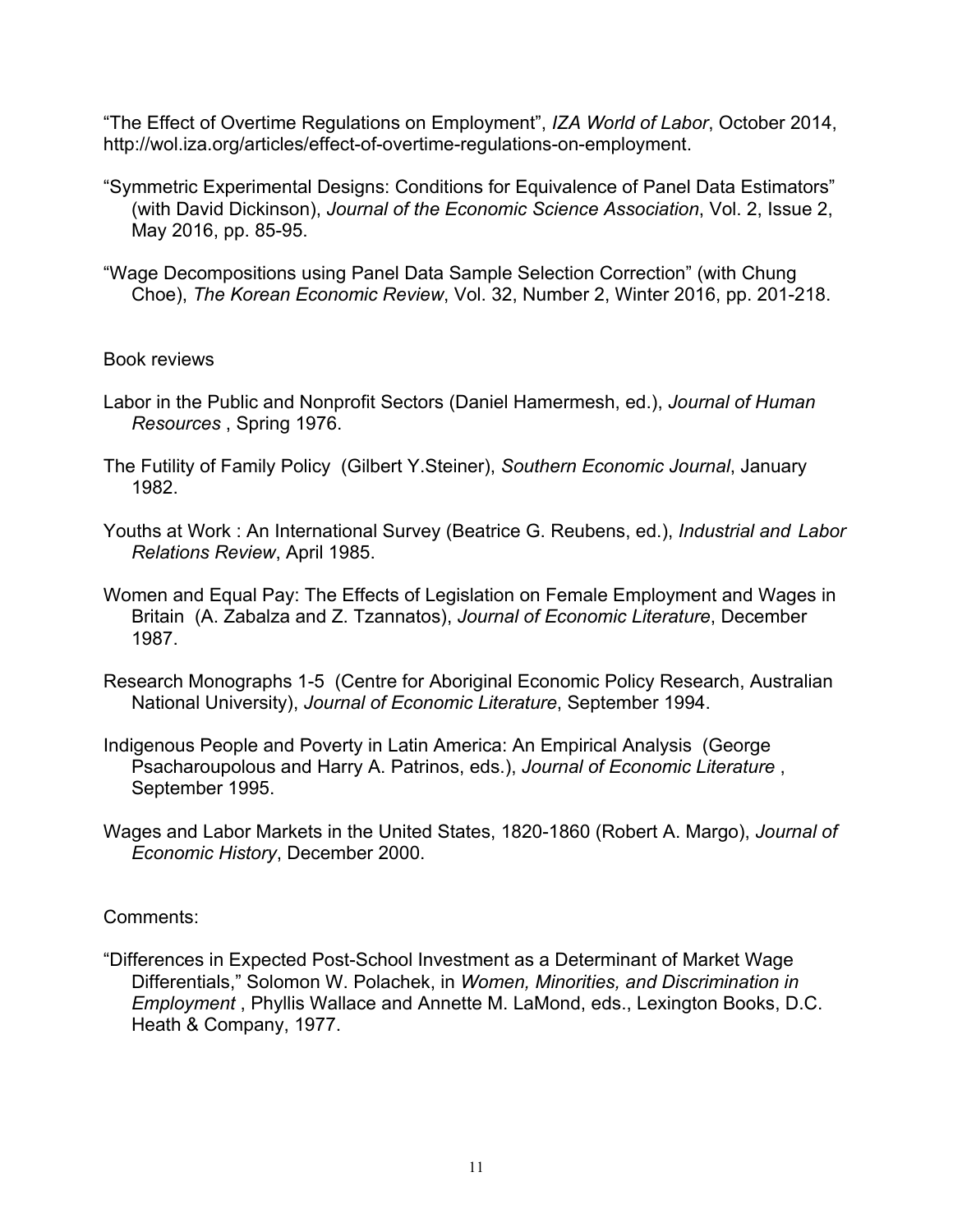- Comments on papers given at the IRRA session, "Labor Market Institutions and Employment Policy," Proceedings of the 1977 Annual Spring Meeting, *Labor Law Journal*, August 1977.
- Comments on papers given at the Governor's National Conference on Full Employment. *High Employment: Problems and Solutions* , Proceedings, Paul L. Burgess and Jerry L. Kingston, eds., Arizona State University, 1978.
- "Insured Unemployment Data," Saul J. Blaustein, *Data Collection, Processing and Presentation: National and Local*, Appendix to Volume II, *Counting the Labor Force,National Commission on Employment and Unemployment Statistics*, U.S. Government Printing Office, 1979.

Edited volumes:

- "Conference on the Research Uses of the NLS Youth Cohort Data" (with Orley Ashenfelter and Ronald G. Ehrenberg), *Research in Labor Economics* , JAI Press, Vol. 3, 1980.
- "Papers and Proceedings of the Hundred and First Annual Meetings of the American Economic Association" (with Wilma St. John), *American Economic Review*, Vol. 79, No. 2, May 1989.
- "Papers and Proceedings of the Hundred and Second Annual Meetings of the American Economic Association" (with Wilma St. John), *American Economic Review* , Vol. 80, No. 2, May 1990.
- "Papers and Proceedings of the Hundred and ThirdAnnual Meetings of the American Economic Association" (with Wilma St. John), *American Economic Review* , Vol. 81, No. 2, May 1991.
- "Papers and Proceedings of the Hundred and Fourth Annual Meetings of the American Economic Association" (with David Baldwin), *American Economic Review* , Vol. 82, No. 2, May 1992.
- "Papers and Proceedings of the Hundred and Fifth Annual Meetings of the American Economic Association" (with David Baldwin), *American Economic Review*, Vol. 83, No. 2, May 1993.
- "Papers and Proceedings of the Hundred and Sixth Annual Meetings of the American Economic Association" (with David Baldwin), *American Economic Review*, Vol. 84, No. 2, May 1994.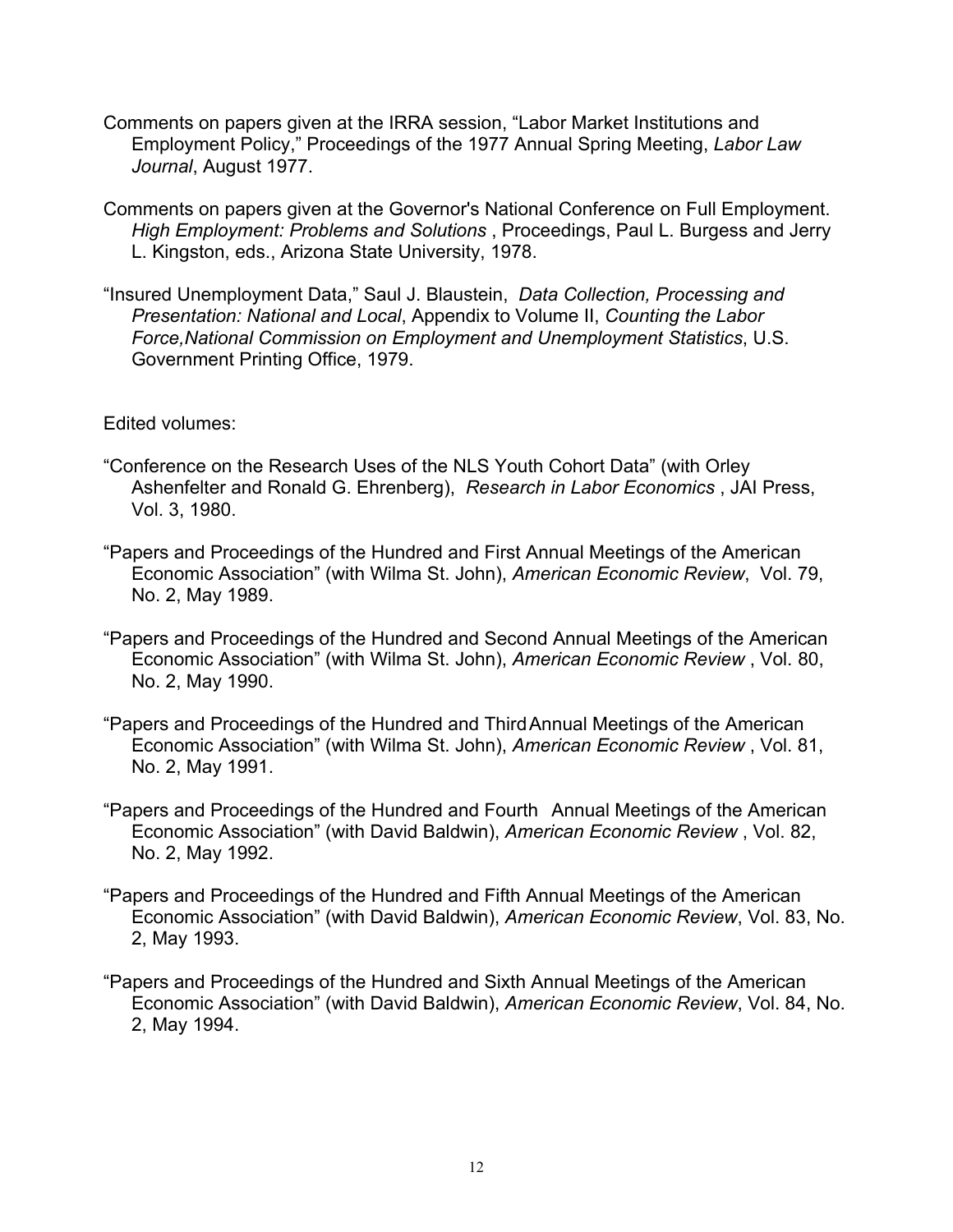- "Papers and Proceedings of the Hundred and Seventh Annual Meetings of the American Economic Association" (with David Baldwin), *American Economic Review*, Vol. 85, No. 2, May 1995.
- "Papers and Proceedings of the Hundred and Eighth Annual Meetings of the AmericanEconomic Association" (with David Baldwin), *American Economic Review*, Vol. 86, No. 2, May 1996.
- "Papers and Proceedings of the Hundred and Ninth Annual Meetings of the American Economic Association" (with David Baldwin), *American Economic Review*, Vol. 87, No. 2, May 1997.
- "Papers and Proceedings of the Hundred and Tenth Annual Meetings of the American Economic Association" (with David Baldwin), *American Economic Review*, Vol. 88, No. 2, May 1998.
- "Papers and Proceedings of the Hundred and Eleventh Annual Meetings of the American Economic Association" (with David Baldwin), *American Economic Review*, Vol. 89, No. 2, May 1999.
- "Papers and Proceedings of the Hundred and Twelfth Annual Meetings of the American Economic Association" (with David Baldwin), *American Economic Review*, Vol. 90, No. 2, May 2000.
- "Papers and Proceedings of the Hundred and Thirteenth Annual Meetings of the American Economic Association" (with David Baldwin), *American Economic Review*, Vol. 91, No. 2, May 2001.
- "Papers and Proceedings of the Hundred and Thirteenth Annual Meetings of the American Economic Association" (with David Baldwin), *American Economic Review*, Vol. 92, No. 2, May 2002.
- "Papers and Proceedings of the Hundred and Fourteenth Annual Meetings of the American Economic Association" (with David Baldwin), *American Economic Review*, Vol. 93, No. 2, May 2003.
- "Papers and Proceedings of the Hundred and Fourteenth Annual Meetings of the American Economic Association" (with David Baldwin), *American Economic Review*, Vol. 94, No. 2, May 2004.
- "Papers and Proceedings of the Hundred and Fourteenth Annual Meetings of the American Economic Association" (with David Baldwin), *American Economic Review*, Vol. 95, No. 2, May 2005.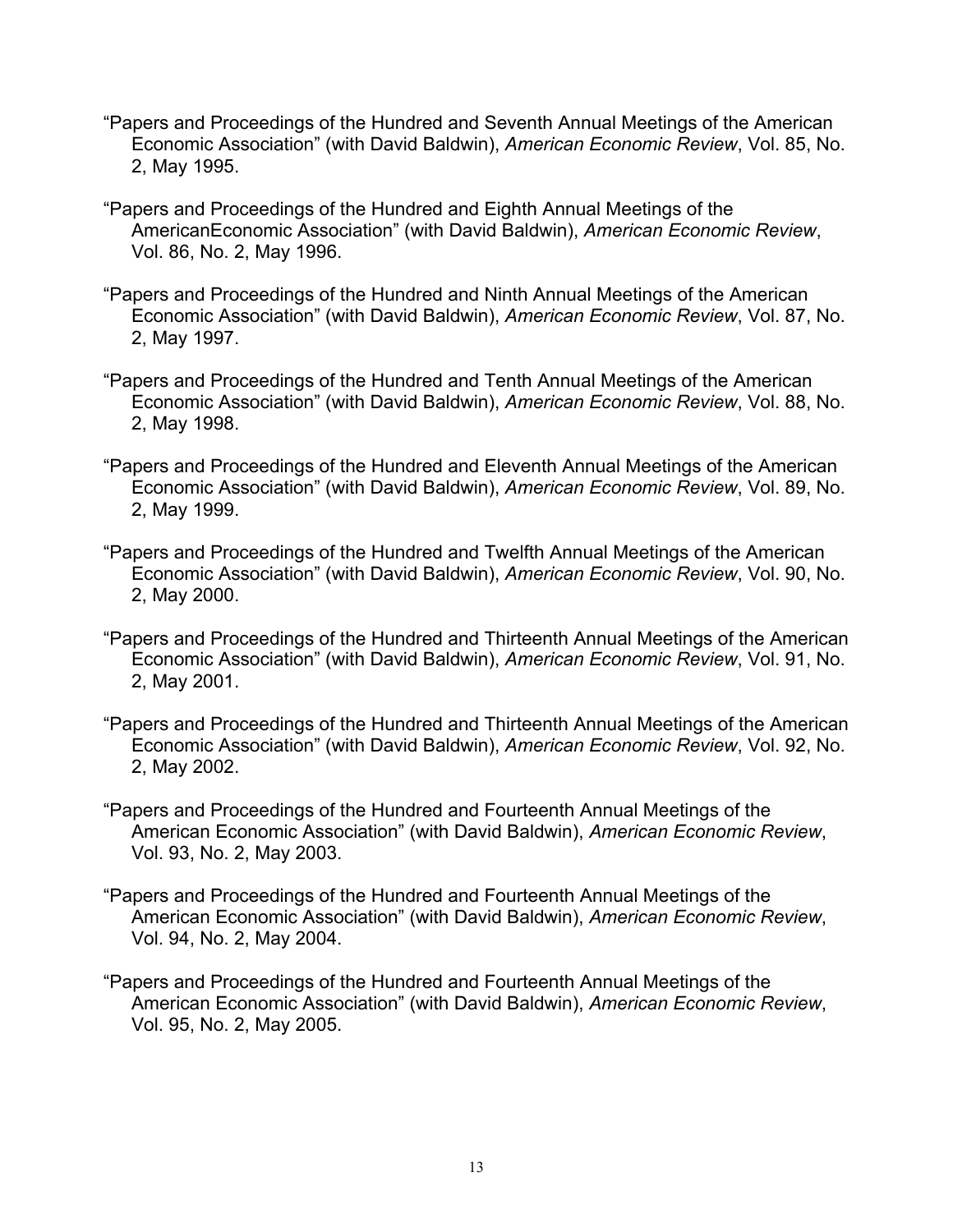- "Papers and Proceedings of the Hundred and Fifteenth Annual Meetings of the American Economic Association" (Michelle DeBlasi), *American Economic Review*, Vol. 96, No. 2, May 2006.
- "Papers and Proceedings of the Hundred and Fifteenth Annual Meetings of the American Economic Association" (Michelle DeBlasi), *American Economic Review*, Vol. 97, No. 2, May 2007.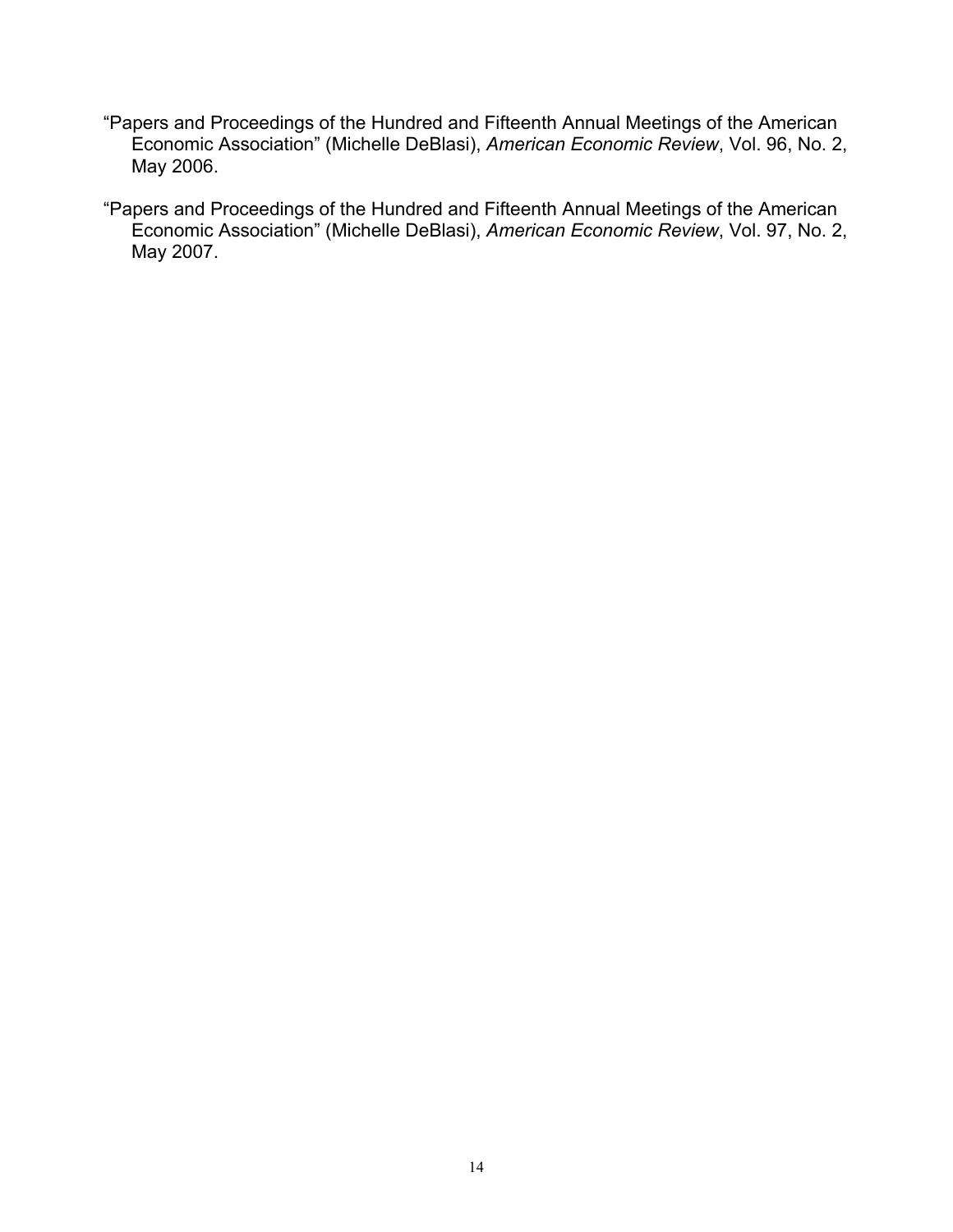### **Unpublished Papers**

"On the Characterization of Homothetic Functions" (with Alan S. Gleit), March 1976.

- "Labor in the Travel Service Sector, "*Travel and Tourism in Massachusetts 1975: An Economic Analysis*, Norman G. Cournoyer and James K. Kindahl Principal Investigators, Report Submitted to the Department of Commerce and Development, Commonwealth of Massachusetts.
- "Potential Labor Market Effects of National Service Programs" (with Orley Ashenfelter), September 1983.
- "What's at Stake in Proposals to Index the Minimum Wage?" (with James C. Cox), April 1985.
- "Forecasting Commodity Demands and Labor Supply with Two New Indirect Utility Functions and Alternative Specifications" (with James C. Cox), December 1988.
- "On Supply and Demand of Scientists and Engineers: Some Econometric Issues in Forecasting" (with Larry L. Leslie), September 1991.
- "Bandwagon When Quality is Unknown" (with Eskander Alvi), June 1997.
- "Faculty Salary Determination at a Research I University" (with Iris Geisler), revised January 2005.
- "Who's Ratcheting Whom? Instructional Activity in Public Research Universities" (with Gary Rhoades and Larry Leslie), June 1999.
- "New Wine in Old Bottles: A Sequential Estimation Technique for the LPM" (with William C. Horrace), June 2001.
- "Production of Engineering Degrees in American Universities: Does R&D Matter?" (with Nidhi Thakur), October 2003
- "The Economics of Dual Job Holding: A Job Portfolio Model of Labor Supply" (with Francesco Renna), IZA Discussion Paper No. 1915, January 2006
- "Constrained vs Unconstrained Labor Supply: The Economics of Dual Job Holding" (with Chung Choe and Francesco Renna), CEPS/INSTEAD Working Paper, August 2013.
- "Gender Wage Gaps and Risky vs. Secure Employment: An Experimental Analysis" (with Seeun Jung and Chung Choe), IZA Discussion Paper No. 10132, August 2016.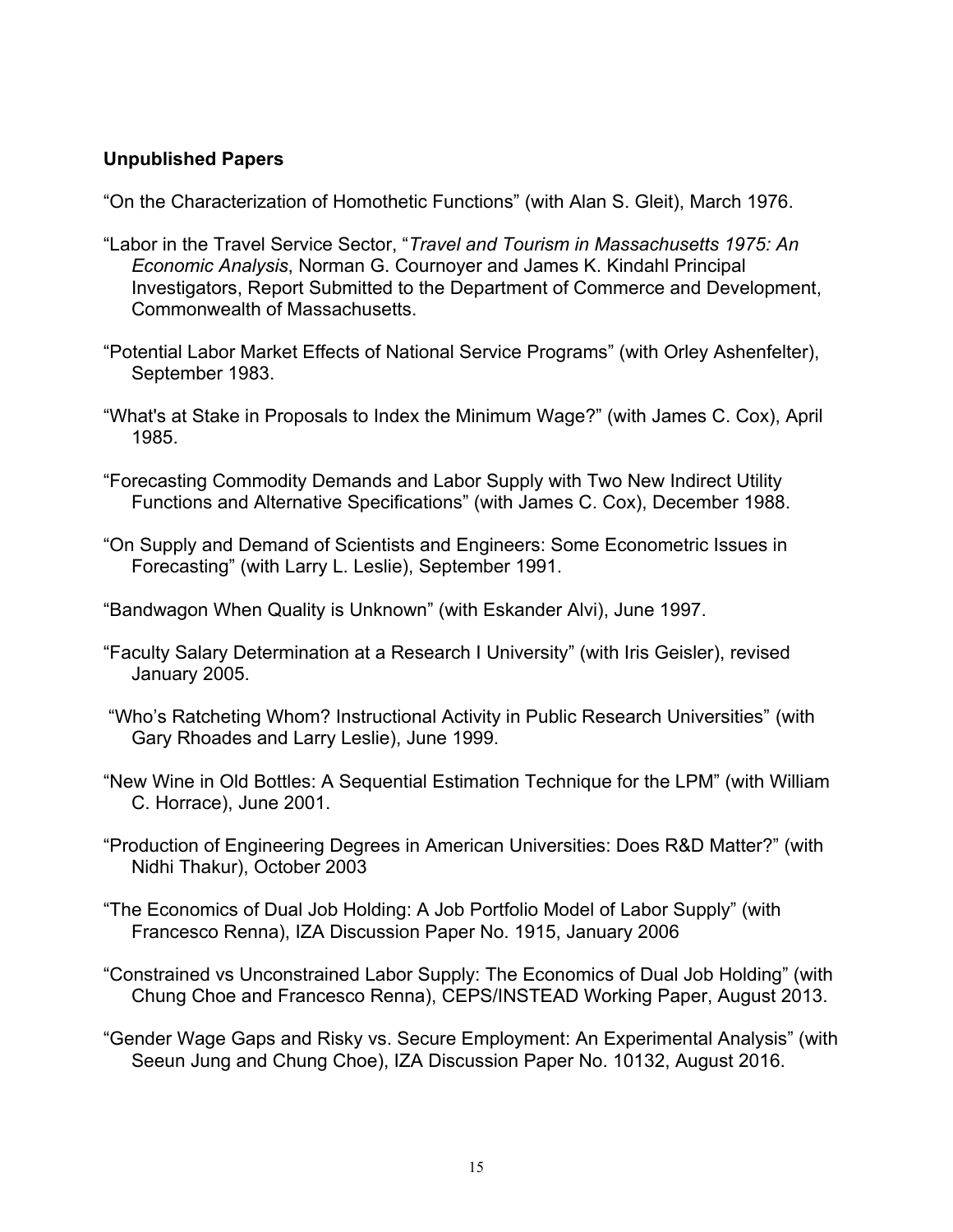"Wage Decompositions Using Panel Data Sample Selection Correction" (with Chung Choe), IZA Discussion Paper No. 10157.

# **Research in Progress**

Wage Decompositions with quantile regression models

Consistent estimators of Linear Probability Models

A labor supply model of dual job holding

Experimental analysis of risk preferences, occupational choice, competition aversion, and wage differentials

The economics of overtime hours and employment

The effects of product market and labor market structure on gender wage gaps

# **Other Professional Activities**

Membership in professional societies:

American Economic Association Economic Science Association Society of Labor Economists Western Economic Association International

Academic Advisory Council, Barry Goldwater Institute for Public Policy Research, 1988- 2004

Advisory Board, Sorites Group, Inc., 1990-96

Board of Directors, Cybernomics Inc., 1991-99

CSWEP Representative to the University of Arizona, 2004-2008

Committee membership:

American Economic Association Census Advisory Committee, 1980-85 (Chair 1984-85)

U.S. Department of Labor Grants Review Panel, 1977, 1978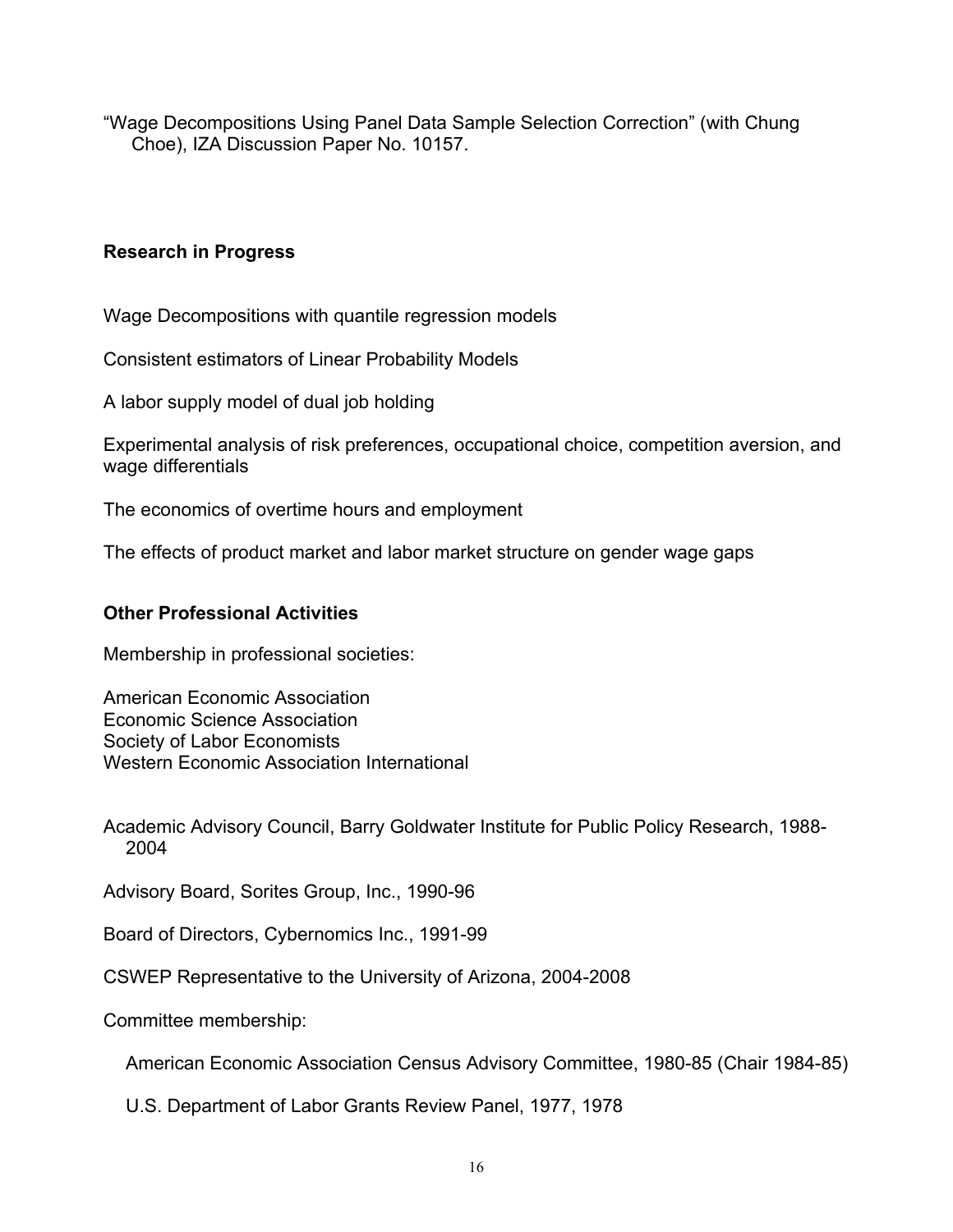- Committee of Examiners for the Economics Test, Graduate Records Examination, Educational Testing Service, 1983-1992, (Chair 1990-1992)
- Committee on Youth Employment Programs, National Academy of Sciences/National Research Council/Commission on Behavioral and Social Sciences and Education, 1983-85
- American Economic Association Committee on the Status of Minority Groups in the Economics Profession, 1984-1990 (Chair 1986-1990)
- U.S. Department of Labor Technical Review Panel for the JTPA Experiment, 1986-94
- American Economic Association 1988 Nominating Committee, 1987-88
- Economic Science Association, Econometrics Section Head and Executive Committee Member 1989--92, 1998-2001.
- External Review Committee, Economics Board, University of California at Santa Cruz, 1991.
- Economics Advisory Panel, National Science Foundation, 1991
- External Review Committee, Department of Economics, Florida International University, 1993.
- Mathematical Reasoning Committee, Educational Testing Service, 1993-94
- AAUP Commission on Governance and Affirmative Action, 1995-96
- Committee on Methods of Forecasting Demand and Supply of Doctoral Scientists and Engineers, National Research Council, Office of Scientific and Engineering Personnel, 1997-99
- Grant Review Panel, National Institutes of Health,1999.
- NSF Infrastructure Grants Panel, 1999, 2000
- Economics Graduate Program Review Committee, Oregon State University, April 2000
- Advisory Committee for the Social, Behavioral and Economic Sciences Directorate, National Science Foundation, 2000-2003
- NBER/Sloan Scientific Workforce Project, 2001-2006
- NSF Search Committee for Assistant Director of Social, Behavioral and Economic Sciences, 2003-2004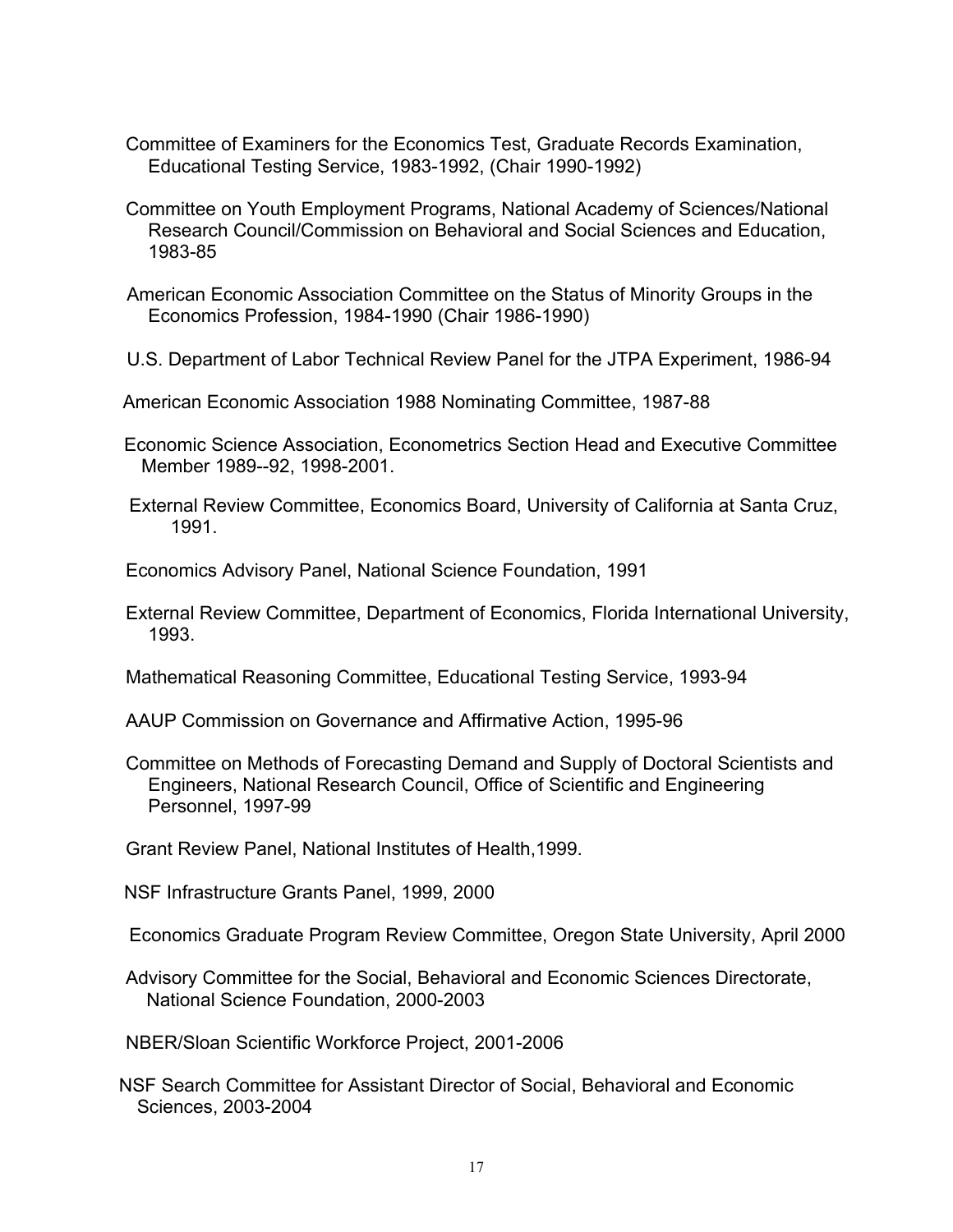Reviewer for Indigenous Peoples Project, World Bank, 2003-2005

 Expert Review Panel on Income Projections, Western Interstate Commission for Higher Education, 2003

AAUP Committee on the Economic Status of the Profession, 2005-10

 External Review Committee, Economics Program, University of Colorado at Denver and Health Sciences Center, 2007.

WEAI Nominating Committee, 2007

 External Member, Ph.D. Thesis examination committee, Yolanda Pena Boquete, Universidad de Santiago de Compostela, Spain, July 2009.

Board Member, Committee on the Status of Women in the Economics Profession (CSWEP) 2009-2011

Member, CSWEP Summer Economic Fellows Review Committee, 2009-11.

Board Member, Board of Directors, Western Economic Association International, 2009-12

External reviewer, Ph.D. thesis examination committee for Daniela Piazzalunga, University of Torino/Collegio Carlo Alberto, 2015-16

Chair, discussant, or author of papers presented at professional meetings:

American Association for the Advancement of Science American Economic Association Atlantic Economic Society Eastern Economic Association Economic Science Association Econometric Society Industrial Relations Research Association Society of Labor Economists Southern Economic Association Western Economic Association International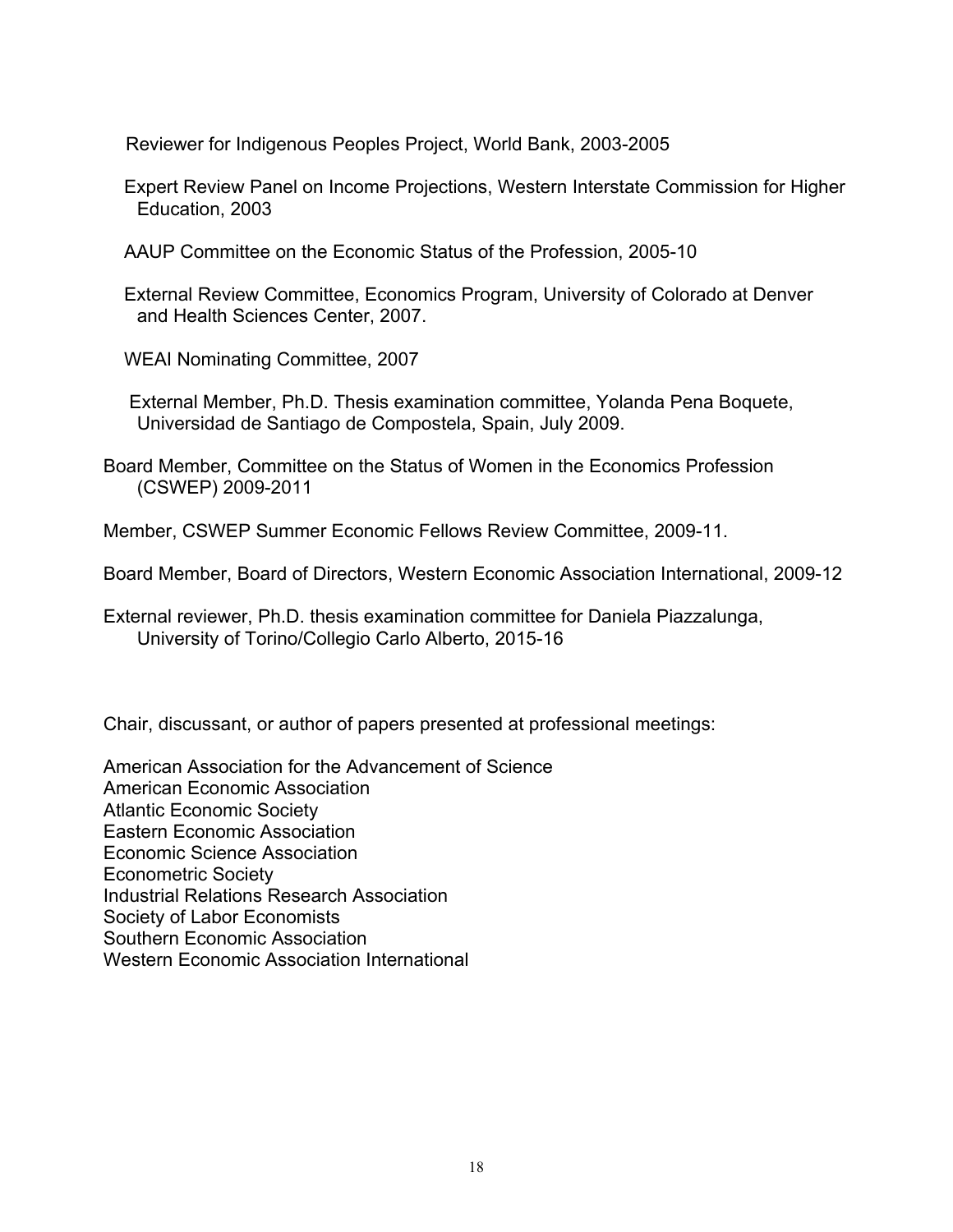Journals and research volumes refereed:

American Economic Review Bulletin of Economic Research Canadian Journal of Economics Contemporary Economic Policy **Econometrica** Economic Inquiry Economic Journal Economic Letters Experimental Economics Games and Economic Behavior Industrial Relations Industrial and Labor Relations Review International Economic Review Journal of Applied Econometrics Journal of Clinical Psychiatry Journal of Comparative Economics Journal of Contemporary Economics Journal of Econometrics Journal of Economic History Journal of Economic Inequality Journal of Economic Literature Journal of Development Economics Journal of Higher Education Journal of Human Resources Journal of Labor Economics Journal of Labor Research Journal of Policy Analysis and Management Journal of Political Economy Journal of Regional Science Journal of Urban Economics Public Finance Review Research in Experimental Economics Research in Income Inequality Scottish Journal of Political Economy Social Science Quarterly Social Science Research Southern Economic Journal The Quarterly Review of Economics and Business The Review of Economic Studies Quarterly Journal of Business and Economics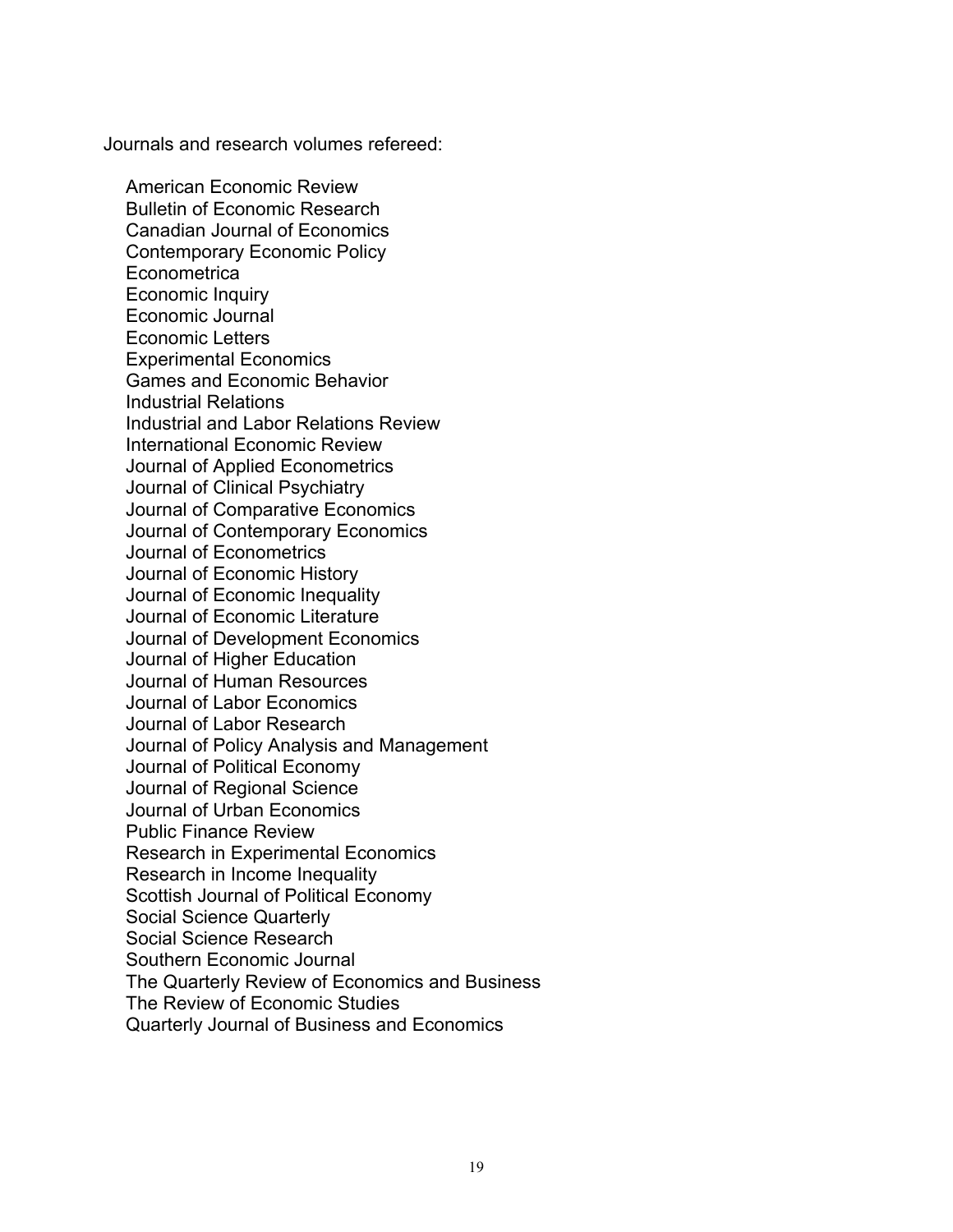Other refereeing:

National Science Foundation Harper & Row Little, Brown and Company M.I.T. Press The Israel Science Foundation

### **Committees Served on at the University of Arizona**

Departmental: Graduate Studies Committee, 1976-81, 1987-88 Committee for the Evaluation and Development of the Economics Department, 1977 Graduate Prelim Committee Department of Economics Recruitment Committee, 1978-80, 1992-93 (Chair 1979-80), 2000-2001, 2003-2004 Department of Finance Promotion and Tenure Committee, 1980-81, 1997-98 Department of Accounting Promotion and Tenure Committee, 2002-2003 Department of Economics Head Search Committee, 1980-82(Chair), 1990 & 1997(Chair), 2001 Division of Economic and Business Research Personnel Committee, 1981, 1983 Department of Economics Advisory Committee, 1984-86, 1988-89 Department of Economics Promotion and Tenure Committee, 1984-85 (Chair), 1984-88, 1990-92, 1993-94, 1995-96, 1997-98, 1999-00, 2005, 2007-2012, 2012 2013 (Chair) Faculty Evaluation Committee, 1985, 1991-1992, 1995, 1997-1998, 2000, 2002, 2006- 2009, 2011, 2013, 2014 Committee to Study Concurrent and Joint Philosophy-Economics Graduate Degrees, 1985-86 Coordinator, Econometric Modeling Field, 1985-86 Search Committee, Department of Agricultural Economics, 1986 Search Committee, Division of Economic and Business Research, 1986 Computing Committee (Chair), 1986-2005 Committee for Review of DEBR Director, 1986-87 Department of Management Information Systems Promotion and Tenure Committee, 1987-88 Department of Marketing Promotion and Tenure Committee, 1988-89, 1996-97 Committee for Review of Economic Department Head,1988-89 Department of Economics Steering Committee, 1989-90 Liberal Arts Economics Advisor, 1989- Department of Economics Committee on Assessment of Undergraduate Education, 1999- (Chair, 2000-2001)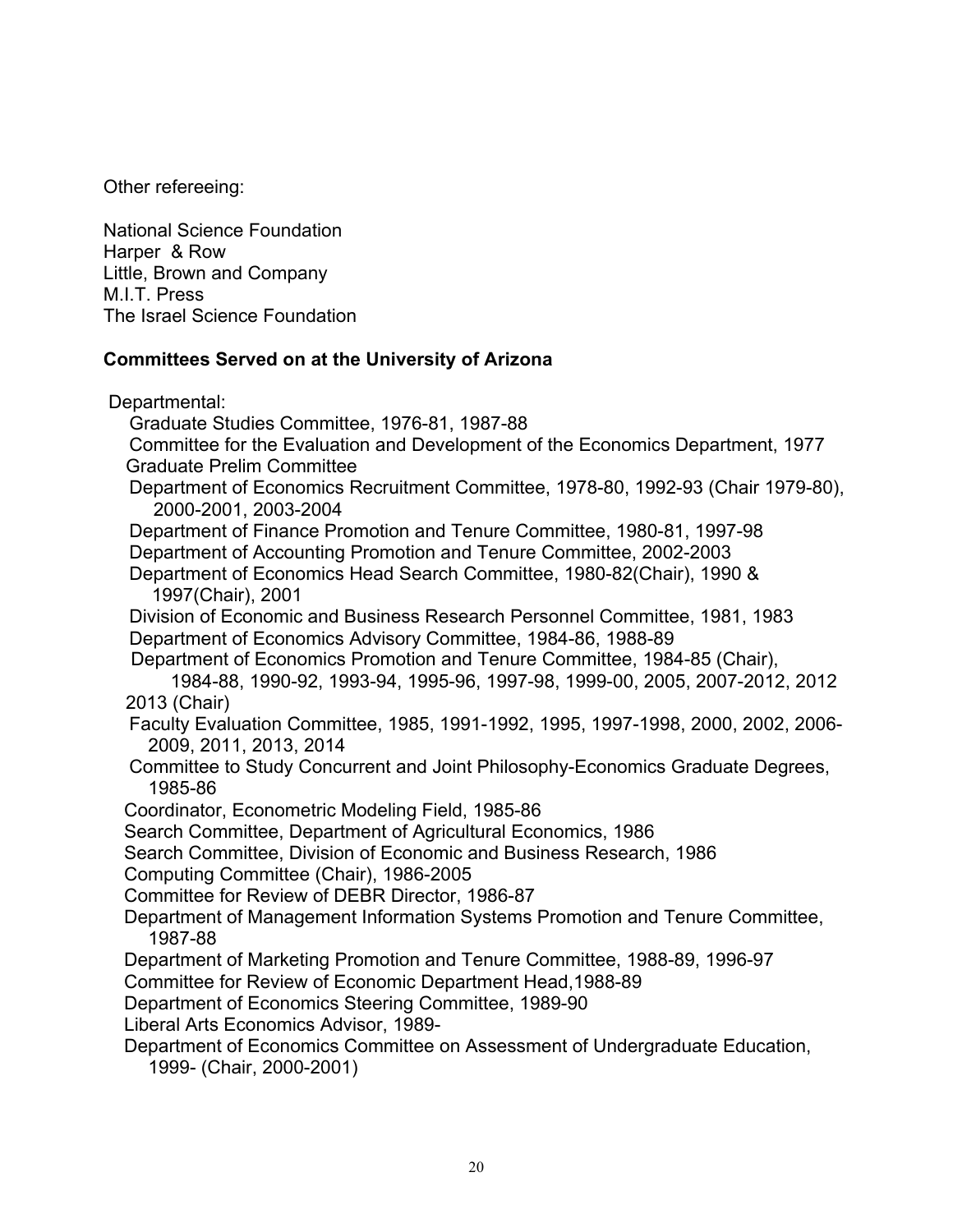Mexican American Studies Research Center, Fourth-Year Review Advisory Committee, 2000

 Graduate Student Placement Officer, Department of Economics, 2001-2002 Assessment Committee for Econ 361, 2013.

College:

Grade Appeal Committees Research and Publications Committee, 1977-79 Undergraduate Curriculum Committee, 1979-80, 1981-82 BPA Committee on Statistics and Mathematics, 1982-83, 1985-89 BPA/SBS Joint Computer Committee, 1985 General Education Task Force, 1986 Committee on Potential Support from AT&T, 1986 Reviewer of BPA College Summer Research Proposals Faculty Status Committee, 1998-99, 2004-2005 (chair) College Advisory Committee, 2012-

University:

Health Policy Research Committee, 1980-83 Advisory Search Committee for Senior Vice President for Academic Affairs, 1982-83 Committee on Conciliation, 1984-86 Research Computing Advisory Committee, 1993-94 Provost's Faculty Advisory Group on Scholarships and Waivers, Spring 1995 SenateTask Force for Monitoring Labor and Human Rights Issues, 1999-2000 University Advisory Committee on Tenure and Promotion, 2000-2003 (Chair, 2001-2002, 2002-2003) Review Committee, Higher Education Program, College of Education, Fall 2004 Budget Redesign Committee, 2009 - 2010 Economics Department Head Review Committee, 2007 (chair)

Thesis committee membership:

Arlington Williams, Department of Economics, 1978-79 George Hozier, Marketing Department, 1978-79 Alan Persky, Department of Economics 1979 Steve Wade, Department of Economics, 1979-80 Marilyn Spencer, Department of Economics, 1980-81(Chair) Paul Brinkman, Department of Higher Education, 1979-81 Don Kridel, Department of Economics, 1979-86 Chris O'Leary, Department of Economics, 1982-86 (Chair) Edward Jorgenson, Department of Economics, 1986-87(Chair) Vernon Gerety, Department of Economics, 1987 Meta Mobula, Department of Economics, 1987-88 Yuki Naka, Department of Economics, 1987-89 Dennis Viehland, Program in Higher Education, 1987-89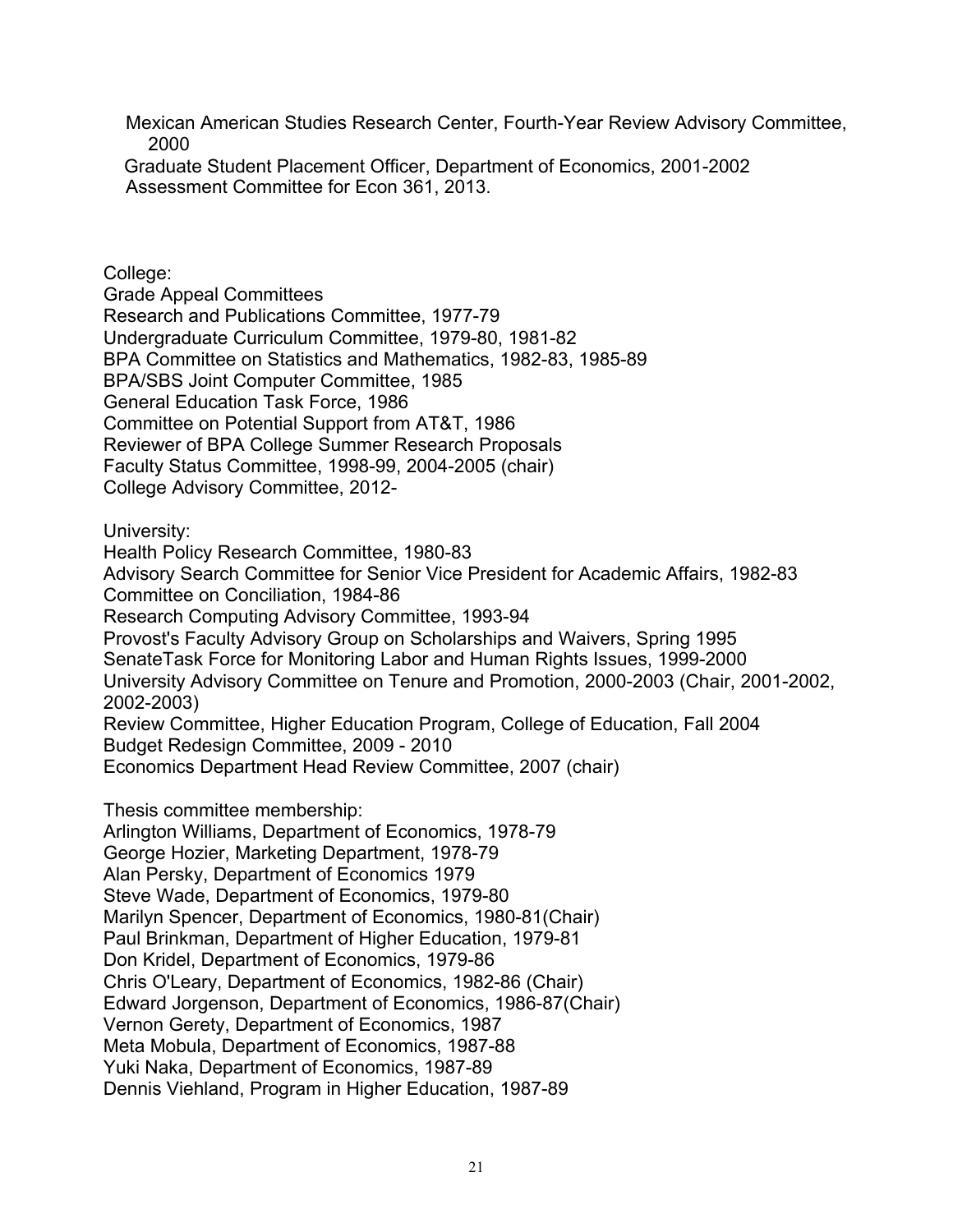Charissa Wellford, Department of Economics, 1988-1990 Robert Trezevant, Department of Accounting, 1989 Mark Van Boening, Department of Economics, 1991 Ya Li, Department of Economics, 1990-92 (Chair,1992) Praveen Kujal, Department of Economics, 1990-94 Lucy Atkinson Eldridge, Department of Economics,1991-93 Keith Shachat, Department of Economics, 1991-94 Steve Schimpp, Program in Higher Education, 1992-93 Adam Jigeng Lin, Department of Economics, 1992-94 Bart Wilson, Department of Economics, 1995-97 Iris Geisler, Department of Economics, 1995-99 (Chair) Greg McClure, Program in Higher Education, 1995-97 Rochelle Yalkowsky, Department of Economics (MA), 1995--96 Sule Balkan, Department of Economics, 1996-98 Yoshi Tabata, Mineral Economics, 1996 Voxi Heinrich Amavilah, Mineral Economics,1996 Hongrong Li, Department of Economics (MA), 1996 Ashley Paul D'Sylva, Program in Higher Education, 1996-97 Cameron Rookley, Department of Economics, 1997-98, 2002- Marcel Nzeukou, Department of Mathematics, 1997-98 Alex Sugiyama, Department of Economics, 1996-98 (Chair) Sally Turbyville, Department of Economics (MA), 1997 Roelant Verbeek, Department of Economics,1997- 2000(Chair) David Richmond, Department of Sociology, 1998-2000 Cheryl Winsten-Bartlett, Higher Education Program, 1999-2000 Francesco Renna, Department of Economics, 2000-2002 (Chair) Naglaa El Hodiri, Department of Economics, 1999-2001 (Chair) Zeynep Hansen, Department of Economics, 2000-2002 Supriya Sarnikar, Department of Economics, 2000-2002 Oliver Li, Department of Finance, 2000-2001 Ali Nejadmalayeri, Department of Finance, 1999-2001 Ryan Johnson, Department of Economics, 2000-2002 Jerry Yang, Department of Finance, 2000-2002 Tracy Regan, Department of Economics, 2000-2003 (Chair) Nidhi Thakur, Department of Economics, 2001-2004 (Chair) Tolga Ergun, Department of Economics, 2002-2004 Nuray Tugrul, Department of Economics, 2001-2006 (Chair) Rebecca Holmes, Department of Economics, 2002-2003 Vladimira Ilieva, Department of Economics, 2002-2003 Liang Zhang, Higher Education, 2001-2003 Volodymyr Bilotkach, Department of Economics, 2002-2005 Talat Genc, Department of Economics, 2002-2003 Kurt Schnier, Department of Economics, 2002-2003 Anne Anderson, Department of Finance, 2002-2003 Clemente Hernandez, Department of Economics, 2002-2003 Sam Allen, Department of Economics, 2002-2004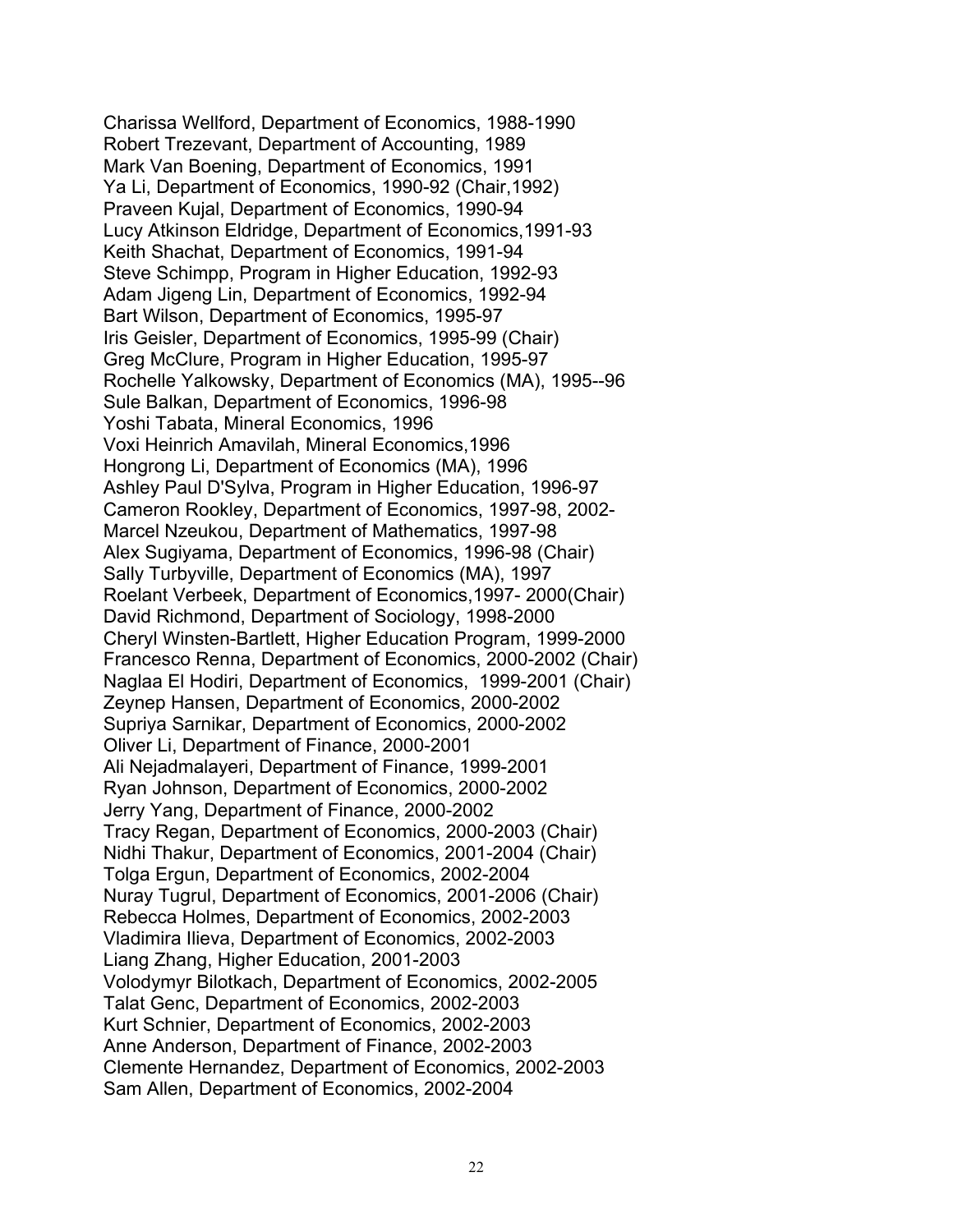Simona Lup, Department of Economics, 2002- 2005(Chair) Kamarun Nisham Taufil Mohd, Department of Economics, 2003-2004 Ninghua Du, Department of Economics, 2003-2005 Dan Xu, Department of Finance, 2004-2005 Abdoul Sam, Department of Economics and Department of Agriculture and Resource Economics, 2003-2005 Wafa Hakim, Department of Economics, 2005-2007(Chair) Carmen Carrión-Flores, Department of Economics, 2005- 2007(Co-chair) Todd Neumann, Department of Economics, 2005-2006 Maros Servatka, Department of Economics, 2005-2006 Utteeyo Dasgupta, Department of Economics, 2005-2006 Radovan Vadovic, Department of Economics, 2006 Jane Zhao, Department of Finance, 2005-2006 Todd Sorensen, Department of Economics, 2005-2007 (Co-Chair) Kristina Miller, Department of Economics, Senior Honors Thesis Chair, 2006 Adrian Stoian, Department of Economics, 2006-2008 Chung Choe, Department of Economics, 2006-2008 (Co-Chair) Vincent Intintoli, Department of Finance, 2006- 2007 Sonam Gupta, Department of Economics, 2007-2009 Adeel Yang, Department of Economics, Senior Honors Thesis Chair, 2007-2008 Andrew Zhang, Department of Finance, 2006-2008 Shrikant Jategaonkar, Department of Finance, 2007-2009 Qin Wang, Department of Finance, 2007-2009 Jonathan Fox, Department of Economics, 2008 - 2010 Eleym Gevrek, Department of Economics, 2008 - 2010 (Chair) Dina Shatnawi, Department of Economics, 2008 - 2010 (Chair) Januj Juneja, Department of Finance, 2008 -2010 Carl Kitchens, Department of Economics, 2009-2012 Keoka Grayson, Department of Economics, 2009 – 2012 Hazrul Shahiri, Department of Economics, 2010 – 2012 (Chair) Trevor Kollmann, Department of Economics, 2010 – 2011 Kihong Park, Department of Economics, 2010 – 2011 (Chair) Karina Cordova, Department of Economics, 2010 – 2013 (Chair) Briggs Depew, Department of Economics, 2010 – 2013 (Chair) Shane Thompson, Department of Economics, 2010 – 2013(Chair) Sandeep Shetty, Department of Economics, 2011- 2013(Chair) Shirin Sabetghadam, Department of Economics, 2011-2013 (Chair) Galiya Sagyndykova, Department of Economcs, 2011- 2014 (Chair) Manuel Gonzalez Canche, Department of Higher Education, 2011-2012 Laura Cheney, Department of Finance, 2011-2012 Travis Box, Department of Finance, 2012-2013 Ming-Sen Wang, Department of Economics, 2012-2014 (Co-chair) Patrick Cizek, Department of Economics, 2013 – 2016 (Co-chair) Xing (Michelle) Liu, Department of Economics, 2013 - 2015 (Co-chair) Anila Prakash, Department of Economics, 2013-2015 (Chair) Edna Parra, Educational Policy Studies and Practice, 2015-2016